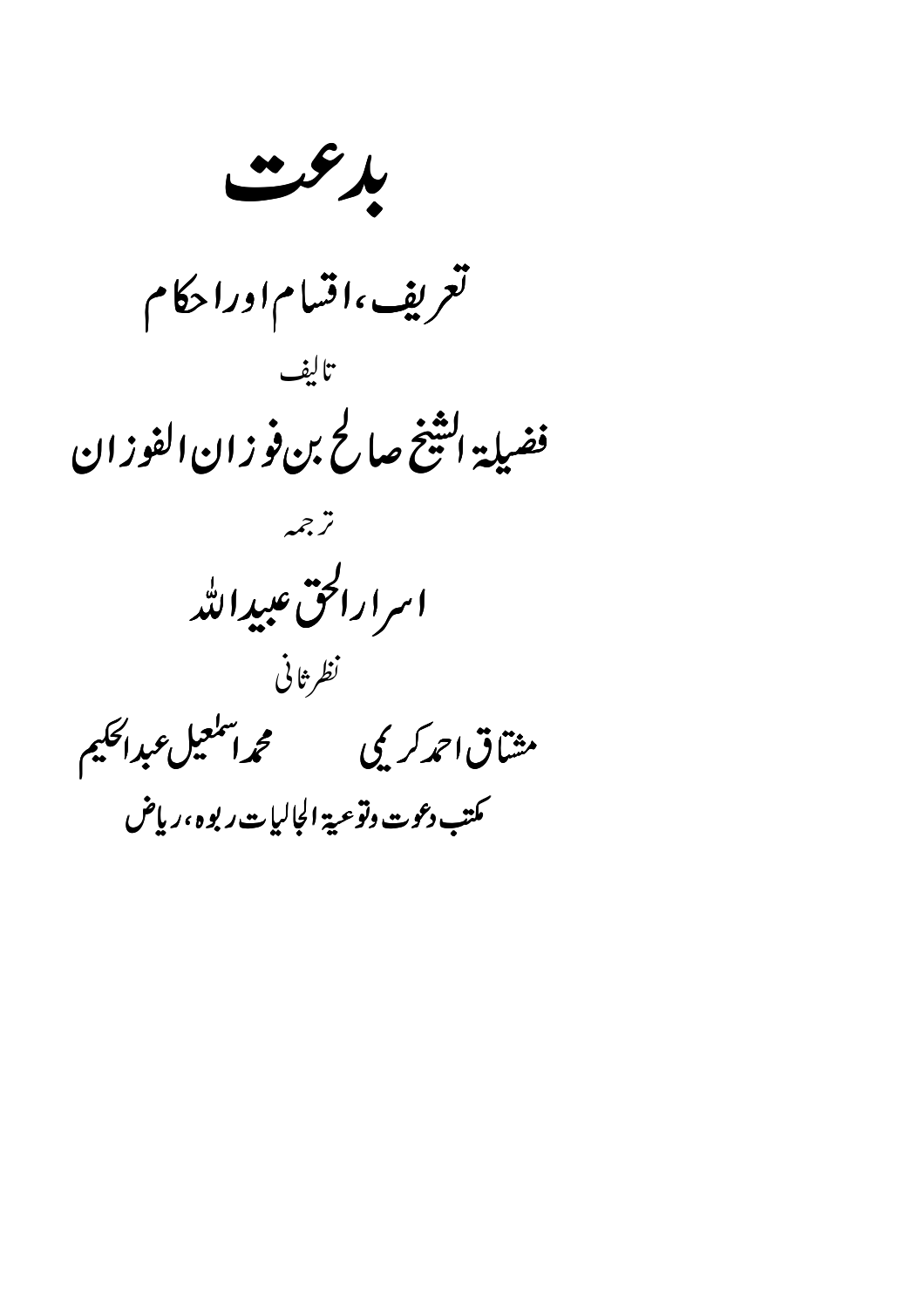بسم اللدا رلرحلن الرحيم ہرشم کی تعریف اس پر ور د گار جہاں کے لئے ہے جس نے ہمیں پیروی کاحکم دیا ہےاور بدعت سے روکا ہےاور اللہ تعالیٰ رحمت وسلامتی نازل فرمائے ہمارے نبی جناب م حالة.<br>جناب محمطة السلطنية برجنهبيں اس لئے بھیجا تا كہ ان كى اطاعت وفر ما نبر دارى كى جائے اور درود وسلام نا زل ہوآ پ کی آل پراورآ پ کے اصحاب اورتمام متبعین پر ۔ امايعد ……

بدعت کی اقسام اوراس سے باز رہنے کے بیان میں یہ چندفصلیں ہیں، جن کے کھنے میں اللہ ،اس کی کماب ،اس کے رسول ،ائمہ مسلمین اور عام مسلمانوں کے لئے خپرخواہی کاجذبہ کارفر ماہے۔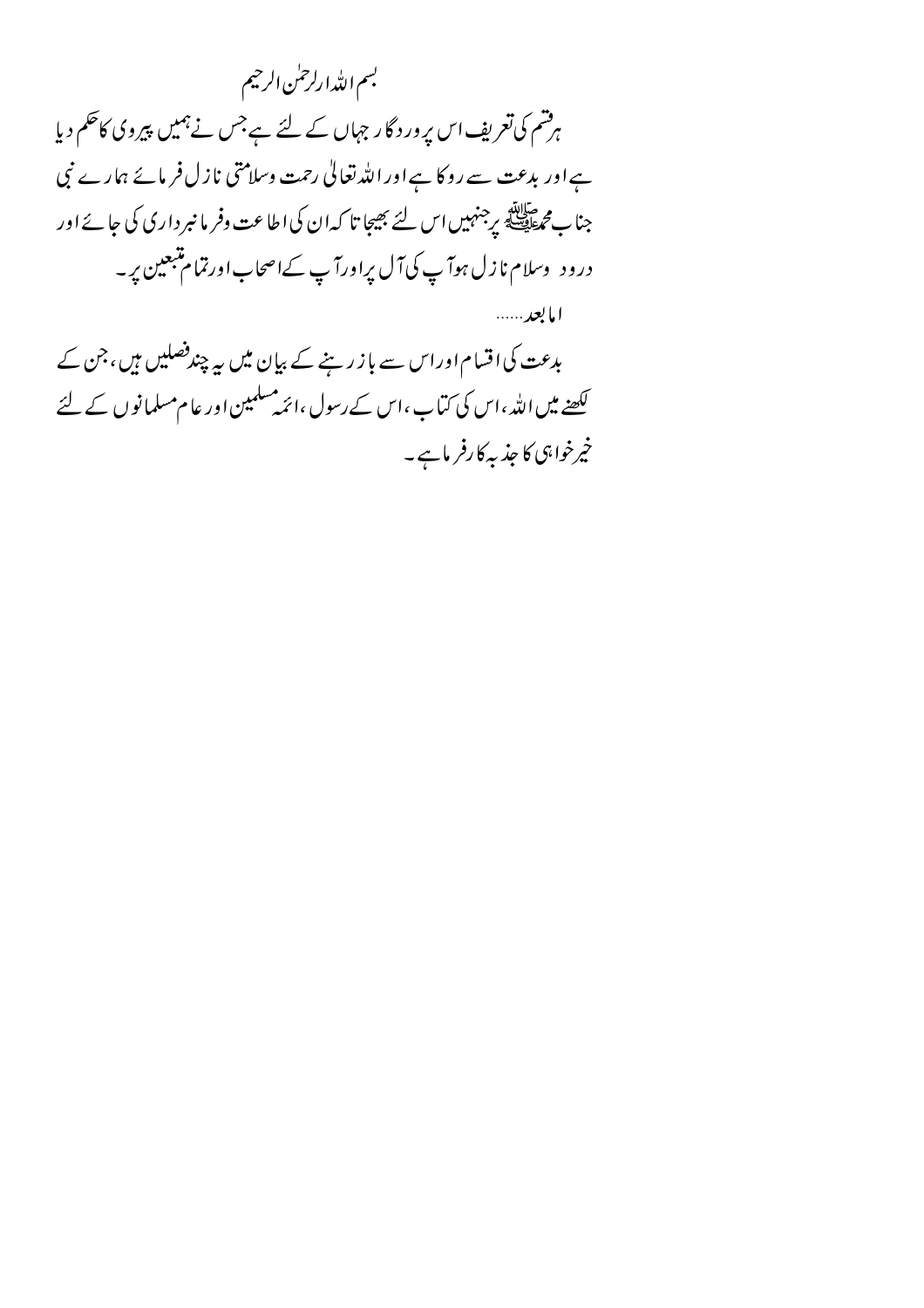بهلى فصل بدعت کی تعریف ،اقساماوراس کےاحکام تعريف:لغوي تعريف یہ بدع سےلیا گیا ہےجس کامعنی ہےکسی چیز کا ایسے طریقے پراپجاد کرنا جس کی پہلے کوئی مثال نہ ہواوراسی سےاللہ تعالیٰ کا بیفر مان ہے: ﴿بِذِيْعُ السَّمَاوَاتِ وَالْأَرْضِ﴾ (الْقِرَة: ١١٤) "یعنی ان کا ایجادکر نے والا ایسے طریقے پرجس کی پہلے کوئی مثال نہیں ہے۔" اوراللەتغالى كاپەفر مان : ﴿قُلْ مَا كُنْتُ بِدَعاً مِّنَ الرُّسُلِ﴾ (الاصَّاف:٩) " یعنی میں اللہ کی جانب سے بندوں کی طرف پیغام لانے والا پہلا انسان پہیں ہوں، بلکہ مجھ سے پہلے بہت سے رسول گذریکے ہیں۔" اور ثنل ہے :إِنْعَسِلَهُ عَ فُلاَنٌ بِسِدْعَةً كَيْمَىٰ اس نے ایباطر یقہ! بِجاد کیا ہے جسے اس سے پہلےکسی نے نہیں کیا ہے۔ ابتداع وابجاد کی دوشمیں ہیں ا – عا دا ت میں ابتداع وا بچا د جیسےنئی نئی ایجا دا ت .اور بیہ جائز ہے،اس لئے کہ عادات میں اصل اباحت ہے۔ ۲- دین میں نئی چیز ایجاد کرنا ہے حرام ہے اس لئے کہ دین میں اصل تو قیف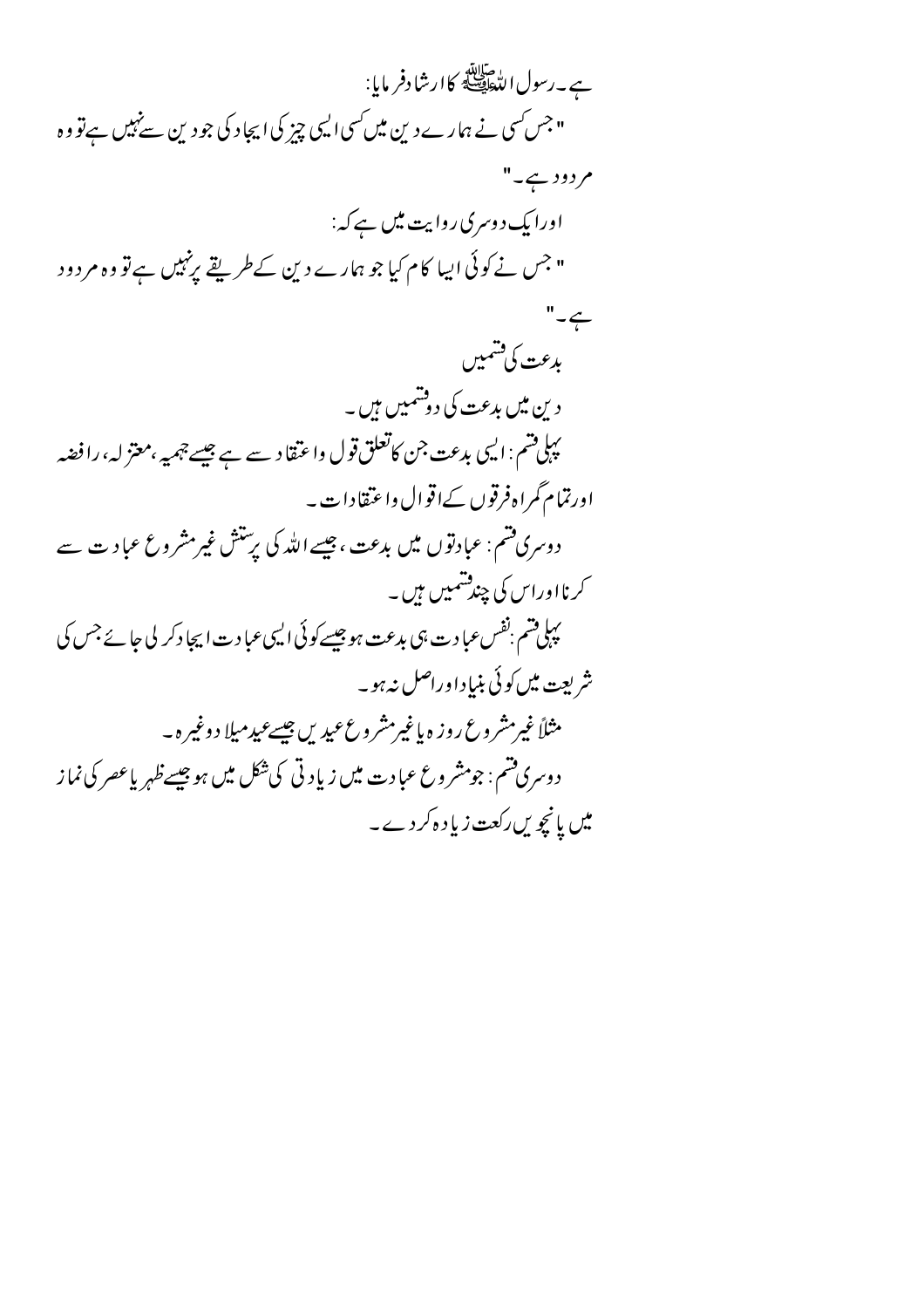تیسری قسم : جوعبادت کی ادائیگی کے طریقوں میں ہولینی اسے غیر شرعی طریقے برا دا کر ے، جیسےمشر وع اذ کا رود عا ئمیں ا جتّاعی آ واز اورخوش الحانی سے ا دا کرنا۔ اور جیسے اپنے آپ پر عبادت میں اتنی تختی برتنا کہ وہ سنت رسول اللہﷺ سے تجاوز کر جائے۔ چوقھی فتم : جومشر وع عبا د ت کسی ایسے وقت کی تخصیص کی شکل میں ہو جسے شریعت نے خاص نہ کیا ہو . جیسے بیدرہو ں شعبان کی شب وروز نماز وروز ے کے ساتھ خاص کرنا کیونکہ نما ز ور وز ےاصلاً مشر وع ہیں لیکن کسی وقت کے ساتھ خاص کر نے کے لئے دلیل کی ضرورت ہے۔ بدعت کی تمام قسموں کاحکم دینی نقطۂ نظر سے دین میں ہر بدعت حرام اور باعث ضلالت وگمراہی ہےاس لئے کہ رسول اللہ صلاته<br>عل<del>یصل</del>هٔ **کافرمان ہے**: " دین کےا ندرتمام نئی پیدا کی ہوئی چیز وں سے بچو کیونکہ ہرنئی چیز بدعت ہے اور ہر بدعت گمراہی ہے۔ اور رسول التّعاطيّة.<br>اور رسول التّعاطيّة: كےاس فر مان كي وجه سے بھي : "مَنْ أَحْدَثَ فِي أَمْرِ نَاطِدَ امَالَيْسَ مِنْهُ فَصُوَ رَدٌّ" اورایک دوسری روایت میں ہے کہ: "مَنْ عَمِلَ عَمَلاً لَيْسَ عِلَيْهِ أَمْرُ يَا فَحُرُدَ ذٌّ"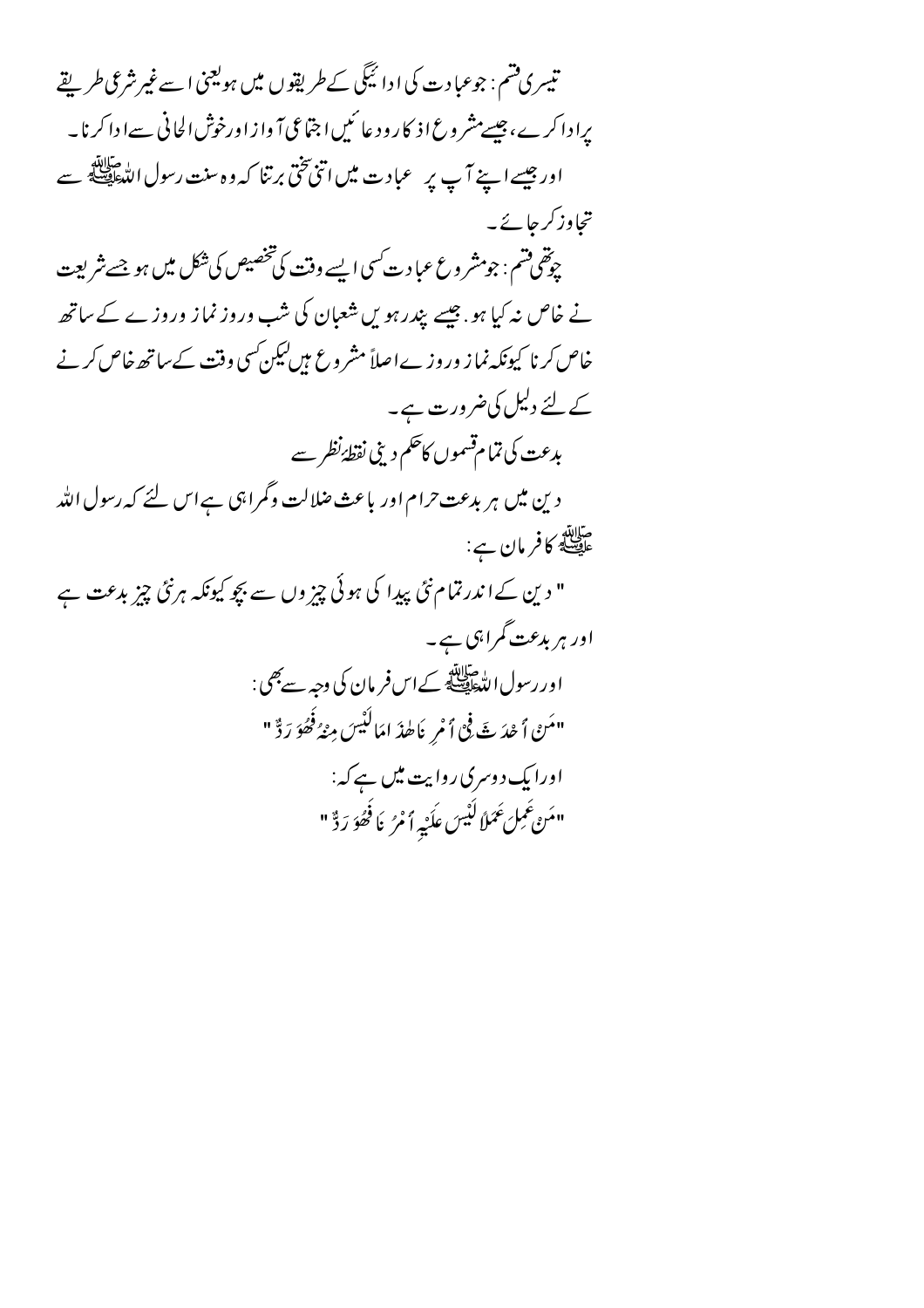تو بیرحدیث اس بات پر دلالت کرتی ہے کہ دین میں ایجادشد ہ نئی چیز بدعت ہی ہےاور ہر بدعت گمراہی ہےاوروہ مردود ہے۔ اس کا مطلب ہے ہے کہ عبادات واعتقادات میں بدعتیں حرام ہیں کیکن ہے حرمت بدعت کی تو عیت کی اعتبار سےمختلف ہے۔ بعض بدعتیں صراحناً کفر ہیں ، جیسے صاحب **قب**ر سے تقر ب حاصل کرنے کے لئے قبروں کا طواف کرنا اوران پر ذیبیۓ اور نذ رو نیاز پیش کرنا،ان سے مرادیں مانگنا اورفر بادرسی کرنا۔ یاجیسے غالی تھم کے چہمیوں ومعتزلیوں کےاقوال ۔ اوربعض بدعتیں وسائل نثرک میں سے ہیں جیسے قبروں برعمارتیں تغییر کرنا اور و ہاں نما زیڑ ھنااور دعا ئیں مانگنا۔ بعض بدعتیں فسق اعتقادی ہیں جیسے خوارج خ قدر ریہ اور مرجیہ کے اقوال اور شرعی دلیلوں کے مخالف ان کےاعتقا دات۔ اوربعض بدعتیں معصیت و نافر مانی کی ہیں جیسے شادی و بیاہ سے کنارہ گشی اور دھوپ میں کھڑے ہوکر ۔روز ہ رکھنے کی بدعت اورشہوت جماع ختم کرنے کی غرض سے خصی کرنے کی بدعت ۔ تتنبيه جس نے بدعت کی تقسیم انچھی اور بری بدعت سے کی ہے وہ غلطی وخطا پر ہےاور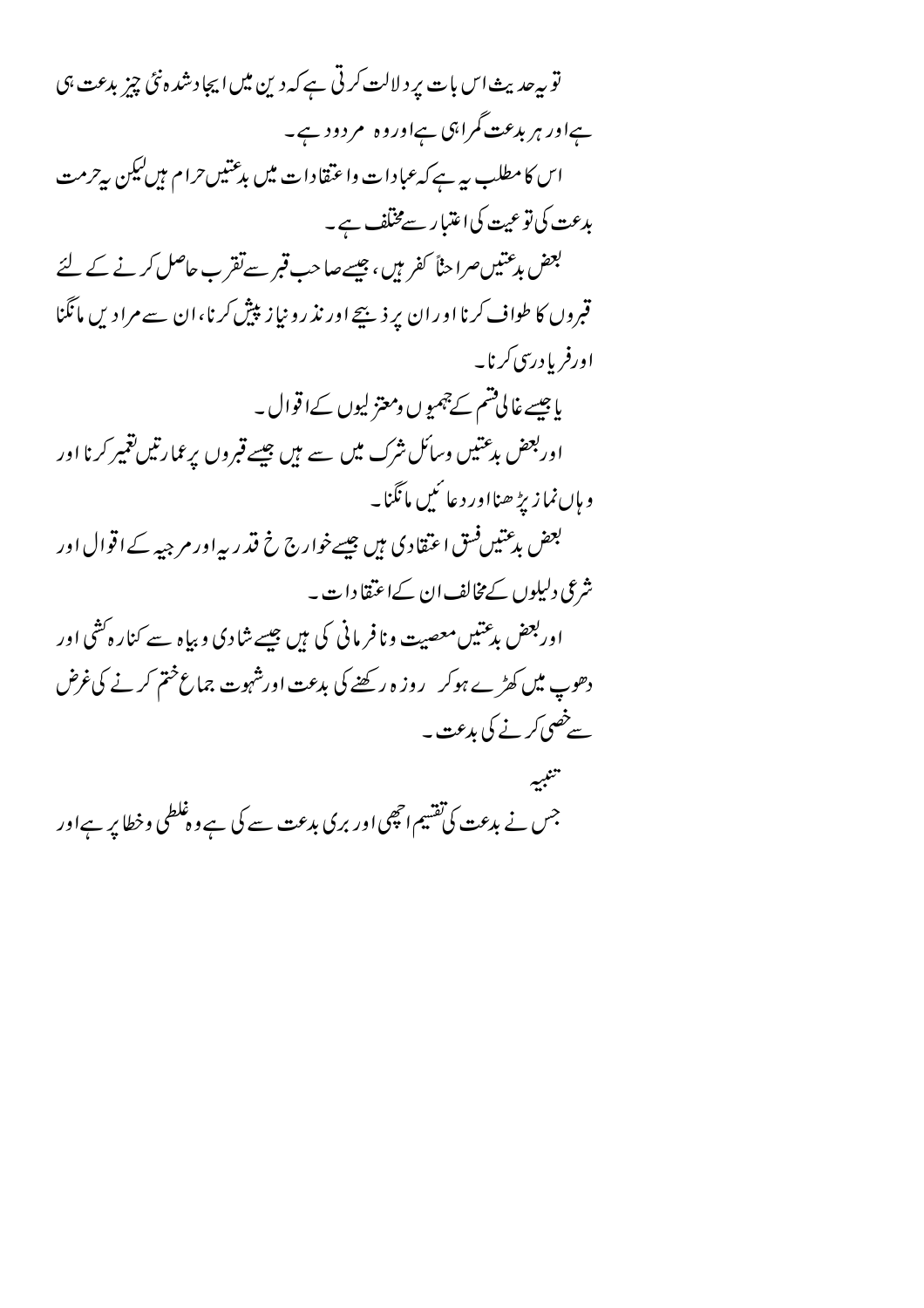رسول الدَّخَلِيَّةُ كي حديث**" فَإِنَّ كُلَّ بِذْعَةٍ ضَلالَةً"** كے برخلاف ہے۔ اس لئے کہ رسول الدّعافيہ ہے تمام بدعتوں پر گمراہی کا حکم لگایا ہے اور بہر صاحب کہتے ہیں کہ ہر بدعت گمرا ہی نہیں بلکہ کچھ بدعتیں ایپی ہیں جو نیک ہیں ،انچھی ہیں۔

حا فظ ابن ر جب نے اپنی کتاب جا مع العلوم والحکم میں رسول اللہﷺ کے اس فرمان" فَسانَّ مُحَلَّ بِلْدْعَةِ ضَلالَةٌ " كَيْثَرِحْ كَرتِهِ مِنْ كَهَا كِدَاّ بِ كَاندَكُورُه فر مان ان جامع کلمات میں سے ہے جن سے کوئی چیز خارج نہیں ہے وہ اصول دین میں ایک عظیم اصل ہےاور رسول اللّٰحافِیّة کے فرمان : "مَنْ ٱ حْدَ بْتَ فِي ٱ مْرِ يَا طٰذَ امَا لُنْیسَ مِنْہُ فَھُوَ رَدٌّ " کے مثابہ ہے،لہٰذا جس نے بھی کوئی نئی چزا بچاد کی اور دین کی طرف اس کی نسبت کی اور دین میں اس کی کوئی اصل مرجع نہیں ہےتو وہ گمراہی ہے اور دین اس سے بری والگ ہےخواہ وہ اعتقادی مسائل ہوں یا ظاہری وباطنی اعمال واقوال ہوں ۔

اور بدعت حسنہ کہنے والوں کے پاس کوئی حجت ودلیل نہیں ہےسوا نےحضر ت عمر رضی اللہ عنہ کے تر او پی " کے بارے میں اس قول کے کہ : نِعْمَتِ الْبِدْ عَةُ طٰذِ وِ" تو اس سے مرادلغوی بدعت ہے نہ کہ شرعی بدعت ، پس شریعت میں جس کی اصل موجود ہےجس کی جانب رجوع کیا جاسکتا ہےتو جب اسے بدعت کہا جا تا ہےتو وہ لغوی بدعت مرا د ہوتی ہے نہ کہ شرعی ۔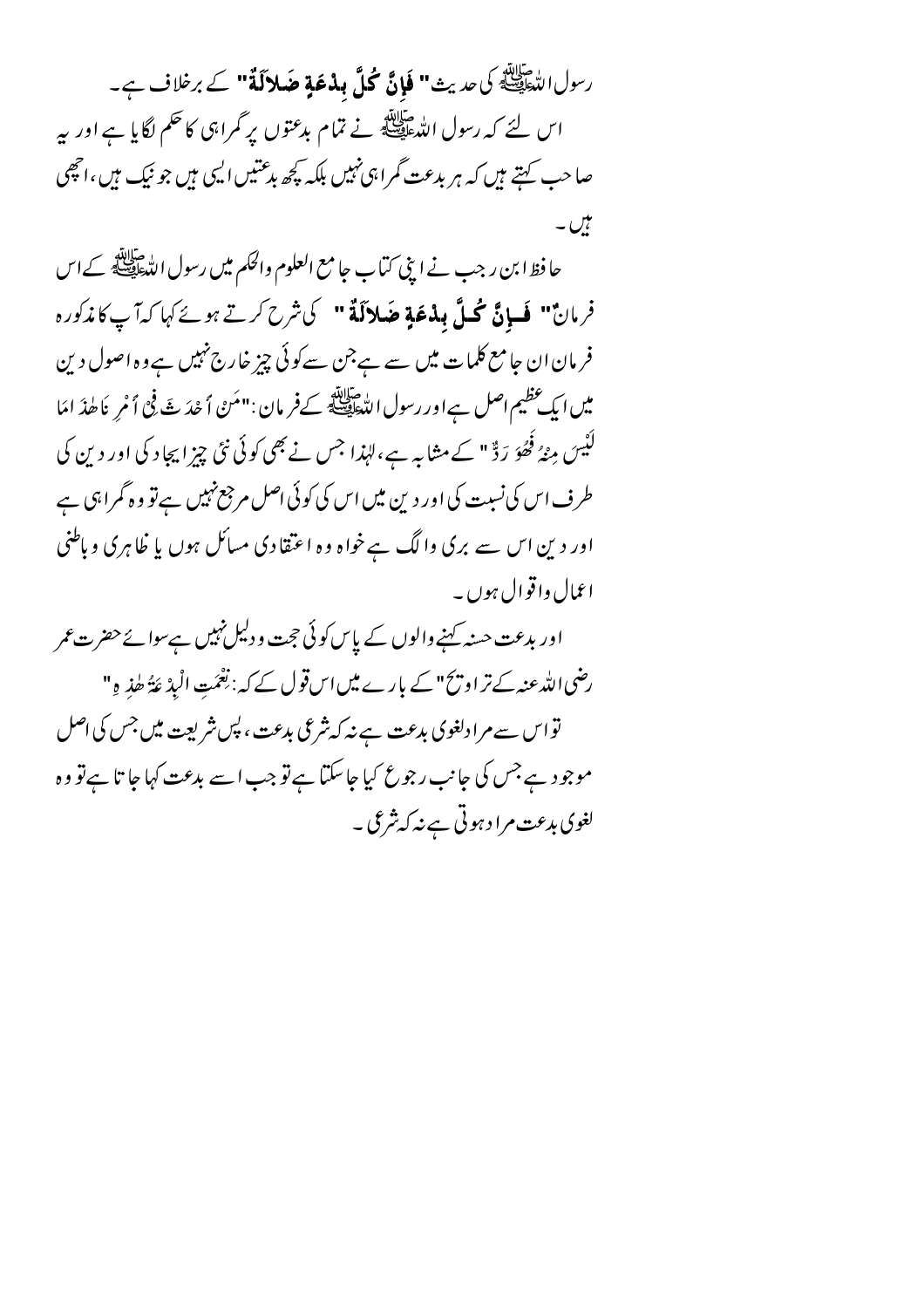اس لئے کہ شرعی طور پر بدعت وہ ہےجس کی شریعت میں کوئی اصل نہ ہوجس کی جانب رجوع کیا جاسکے اورقر آن کریم ایک کتاب کی شکل میں جمع کرنے کی اصل شریعت میں موجود ہے اس لئے کہ نبی کریمﷺ قر آن کریم لکھنے کاحکم فرماتے تھے لیکن متفرق طور برلکھا تھاصحا بہ کرام رضی اللّٰہ عنہم نے ایک مصحف میں حفاظت کی غرض سےا کٹھا کیا۔

اور تر او زنح رسول الله السيلاتين في سحابه كرا م كو چند را تين برُّ حا كبيب اخير مين فرض ہونے کےخوف سے جماعت سے پڑ ھنا حچھوڑ دیا تھا،صحابہ کرام رضی اللّٰہ عنہم برابر اللہ کے رسول ایللہ کی زندگی می اور وفات کے بعد الگ الگ گروپ میں پڑھتے رہے یہاں تک کہ حضرت عمر رضی اللہ عنہ اپنے دور خلافت میں ایک امام کے پیچھے تمام لوگوں کوجمع کر دیا جیسے نبی کر پم اپنی کے پیچھے بڑھتے تھےاور بیردین کےا ندرکوئی بدعت نہیں ہے۔

اور کتابت حدیث کی بھی شریعت میں اصل ہے اس لئے کہ نبی کر مجم<sup>طلاق</sup> نے بعض صحابه كرام رضي الله عنهم كوبعض حديثين لكصخه كي احازت مرحمت فريائي تقمي اور عمومی طور پرآ پ کے زمانے میں اس کے لکھنے کی ممانعت اس ڈ ر سے کی کہ کہیں قر آن کے ساتھ خلط ملط نہ ہو جائے ۔ ليكن جب آپ كى وفات ہوگئى تو بہ خطرہ ٹل گيا كيوں كہ قر آ ن كريم مكمل ہوگيا اورآپ کی وفات سے پہلے ہی محفوظ کرلیا گیا۔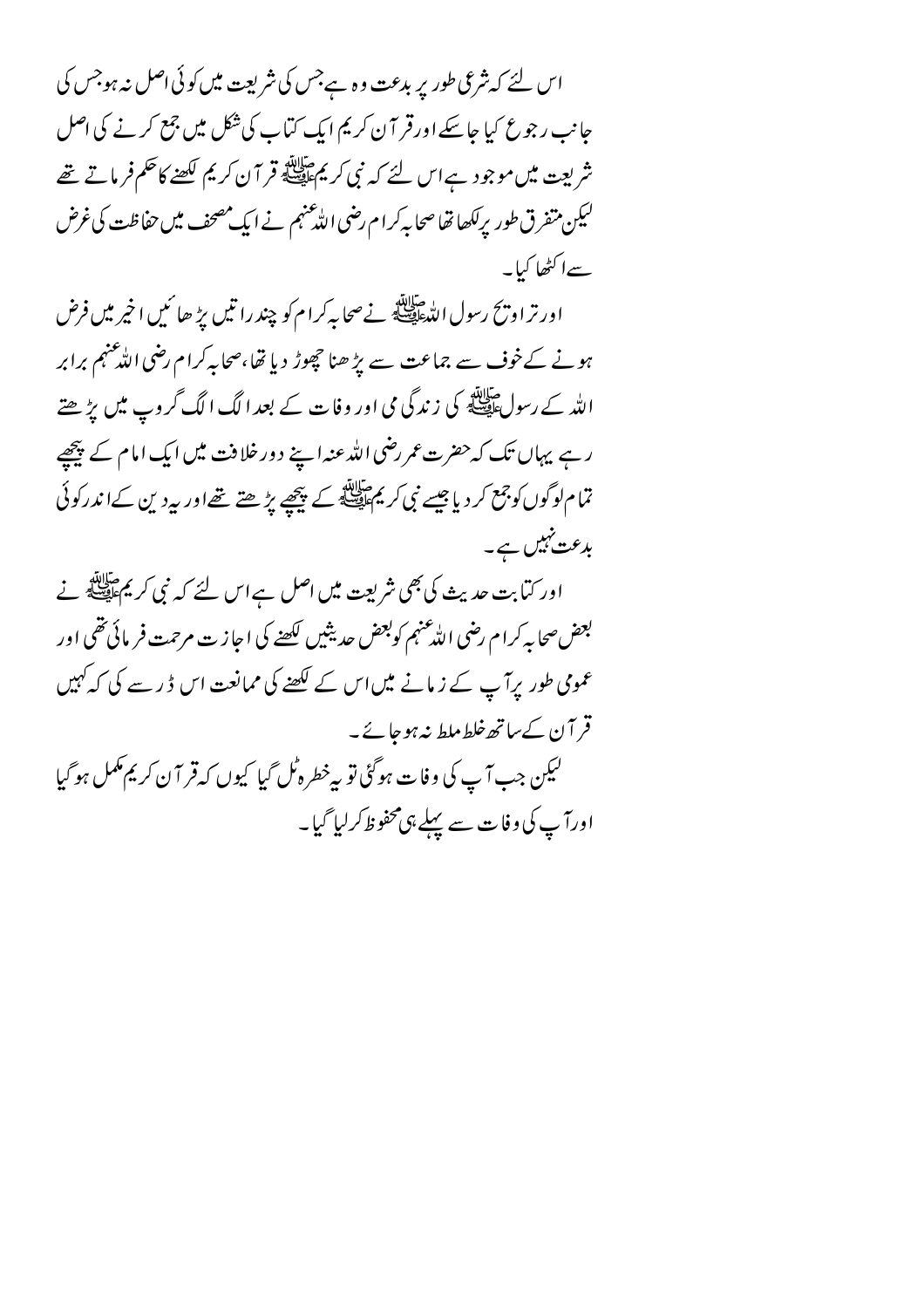تو اس کے بعد مسلمانوں نے سنت کو ضیاع سے بچانے کی غرض سے اس کی ت<sub>دوين شروع کې۔</sub> الله تعالیٰ انہیں اسلام اورمسلمانوں کی طرف سے بہترین بدلہ دےاس لئے کہ انہوں نے اپنے رب کی کتاب اور نبیﷺ کی سنت ضائع ہونے اور خلط ملط کر نیوالوں کے کھیل سےمحفوظ رکھا۔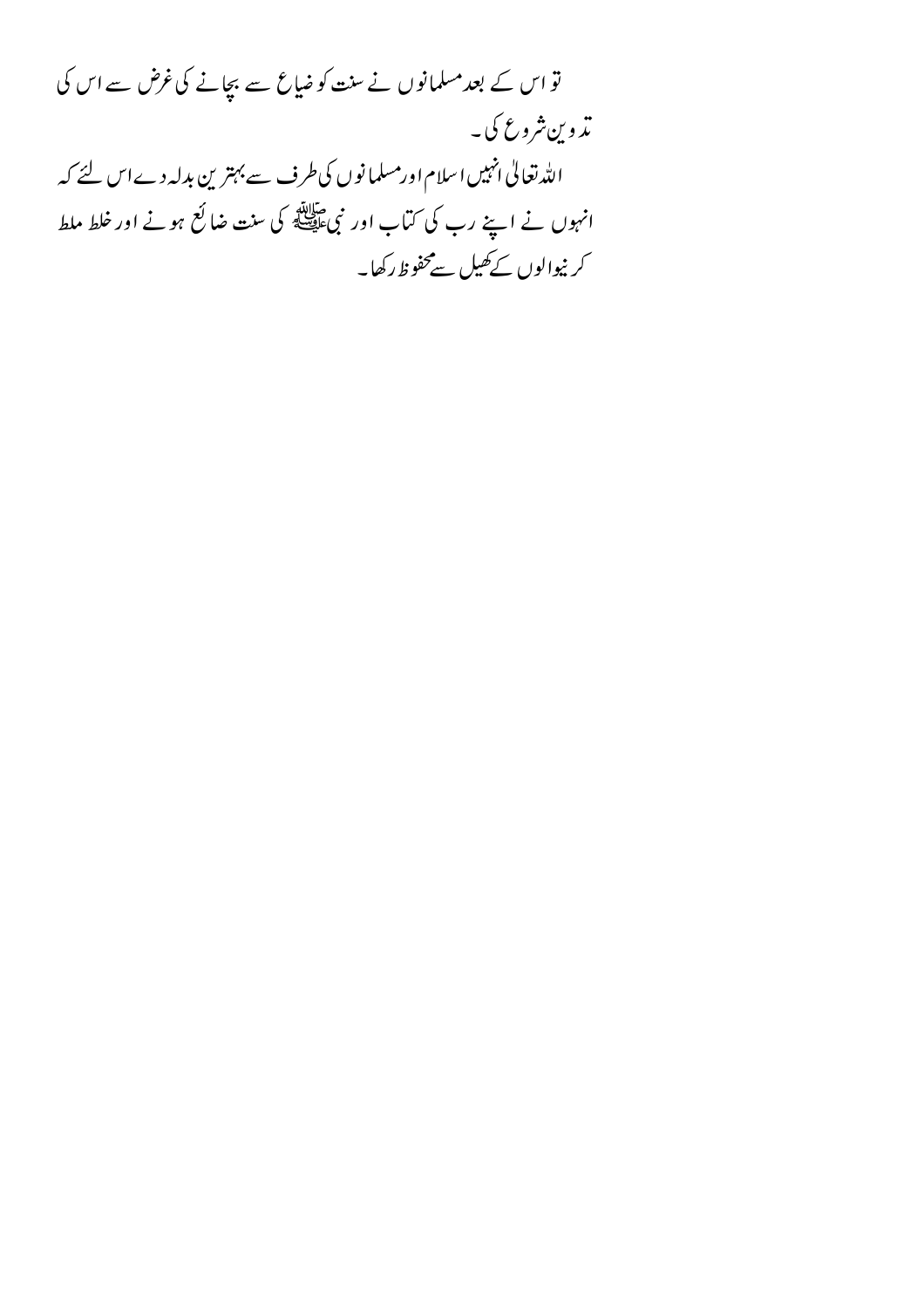د وسری فصل

مسلمانوں کی زندگی میں بدعتوں کاظہوراوراس کےاسباب جماعت سے بڑ ھنا حچوڑ دیا تھا،صحابہ کرام رضی اللّٰہ عنہم برابراللّٰہ کے رسولﷺ کی زندگی می اور وفات کے بعد الگ الگ گروپ میں بڑھتے رہے پہاں تک کہ حضرت عمر رضی اللہ عنہ اپنے د ورخلا فت میں ایک امام کے پیچھے تمام لوگوں کوجمع کر دیا جیسے نبی کر پیچاپی کے پیچھے پڑھتے تھےاور بیردین کےاندرکوئی بدعت نہیں ہے۔ اور کتابت حدیث کی بھی شریعت میں اصل ہے اس لئے کہ نبی کر یم علاقیہ نے بعض صحابه كرام رضي الدُّعنهم كوبعض حديثين لكصِّر كي اجازت مرحمت فر مائي تقي اور عمومی طور پرآ پ کے زمانے میںاس کے لکھنے کی ممانعت اس ڈ ر سے کی کہ کہیں قر آن کے ساتھ خلط ملط نہ ہوجائے۔ ليكن جب آپ كى وفات ہوگئى تو پہ خطرہ ٹل گيا كيوں كہ قر آن كريم مكمل ہوگيا اورآپ کی وفات سے پہلے ہی محفوظ کرلیا گیا۔ تو اس کے بعد مسلمانوں نے سنت کو ضاع سے بچانے کی غرض سے اس کی تډ و پشروع کې په اللہ تعالیٰ انہیں اسلام اورمسلمانوں کی طرف سے بہترین بدلہ دےاس لئے کہ انہوں نے اپنے رب کی کتاب اور نبیﷺ کی سنت ضائع ہونے اور خلط ملط کر نیوالوں کے کھیل سےمحفوظ رکھا۔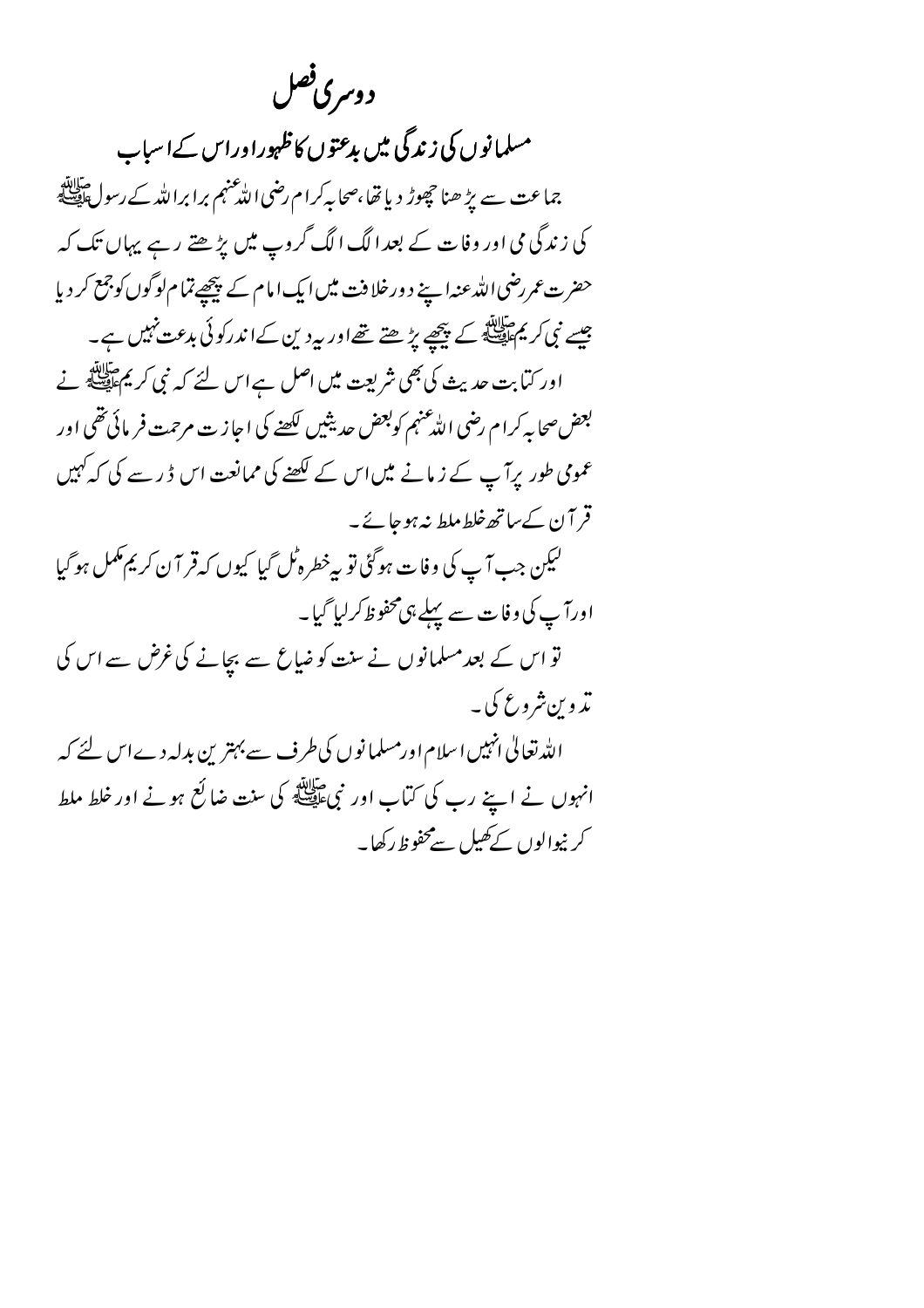د وسری فصل مسلمانوں کی زندگی میں بدعتوں کاظہوراوراس کےاسیاب اولاً :مسلمانوں کی زندگی میں بدعتوں کاظہورا سکےتحت د ومسّلے ہیں ۔ يہلامسكه: بدعتوں كےظہور كاوقت شخ الاسلام ابن تيميه نے فر مايا كه معلوم ہونا ج<u>ا س</u>ئے كہ عام بدعتيں جن كاتعلق علو م وعبا دات سے ہے پیرخلفائے راشدین کےآخری دورخلافت میں رونما ہوئیں جیسے کہ نبی کریم اللہ نے اس کی خبر دی ہے آپ نے فرمایا:<br>۔ .<br>"مَنْ يَعْشِ مِنْكُمْ مِنْ بَعْدِ كِ فَسَيَرِ كِلّْ اخْتِلَا فَا َكَثِيرٌ الْحَلَيْكُمْ بِسُنَّتِي وَسُنَّةُ الْخُلُفَاءِ الرَّ اهِيدِ بِنْنَ مِنْ بَعْدِ ي \_" " تم میں سے جولوگ میرے بعد زندہ ریں گے وہ بہت زیا د ہ اختلا فات دیکھیں گے تو تم لوگ میری سنت اور میرے بعد خلفاءراشد ین کی سنت کولا زم کرلواوراسی پر  $"$ ےرہو۔"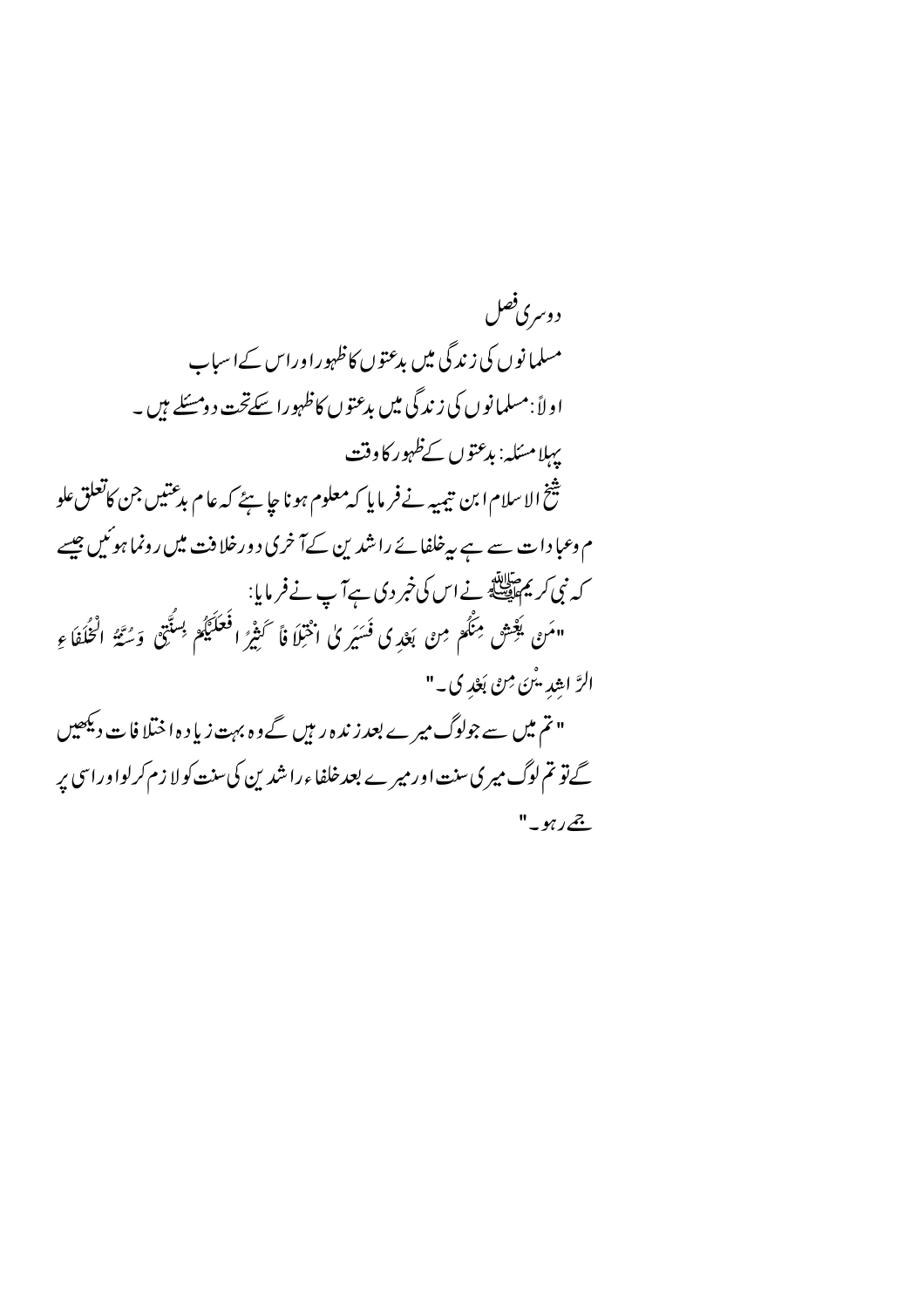تو سب سے پہلے اِ نکار نقذیر، اِ نکارممل تشیع اورخوارج کی بدعتیں ظاہر ہوئیں په بدعتیں د وسری صدی ہجری میں رونما ہوئیں جبکہ صحابہ کرام رضی اللّٰه عنہم موجود تھے انہوں نے ان بدعتیو ں برگرفت کی ۔ پھر اعتز ال کی بدعت ظاہر ہوئی اورمسلمانوں میں طرح طرح کے فتنے ظاہر  $-2\nu$ پھر خیالا ت میں اختلا ف بیب<sub>د</sub>ا ہوا بد عا ت اور<sup>نفس</sup> برسی کی جانب میلا ن ہوا۔ صوفیت اورقبروں پرتغییر کی بدعتیں بہترین زیانوں کے گذر جانے کے بعد ظاہر ہوئیںاورا پسے ہی جوں جوں وقت گذرتا گیافتم فتم کی بدعتیں بڑھتی رہیں۔ د وسرا مسکه: بدعتوں کے ظاہر ہونے کی حَکہیں اسلامی مما لک بدعتوں کے ظاہر ہونے میں مخلف ہیں۔ شخ الاسلام ابن تیمیہ نے کہا ہے کہ : وہ بڑے بڑےش<sub>ہر</sub> جہاںصحابہ کرام رضی اللہ عنہم نے سکونت اختیار کی اور جن سے علم وایمان کی قندیلیں روش ہوئیں ، پانچ میں۔ د ونو ں حرمین (کیجنی مکہ والمدینہ ) د ونو ں عراق (کیجنی بصر ہ وکوفہ ) اور شام ۔ انہیں جگہوں سےقر آن حدیث ، فقہ وعبا دت اور دیگر اسلامی امور کی کرنیں پھوٹیں اور بجزیدینپوییہ کےانہیںشہروں سےاعتقادی بدعتیں نکلیں ۔ کوفہ سے شیعیت وارجاء کی ابتدا ہوئی جو بعد میں دیگر پھیلی اور بصرہ سے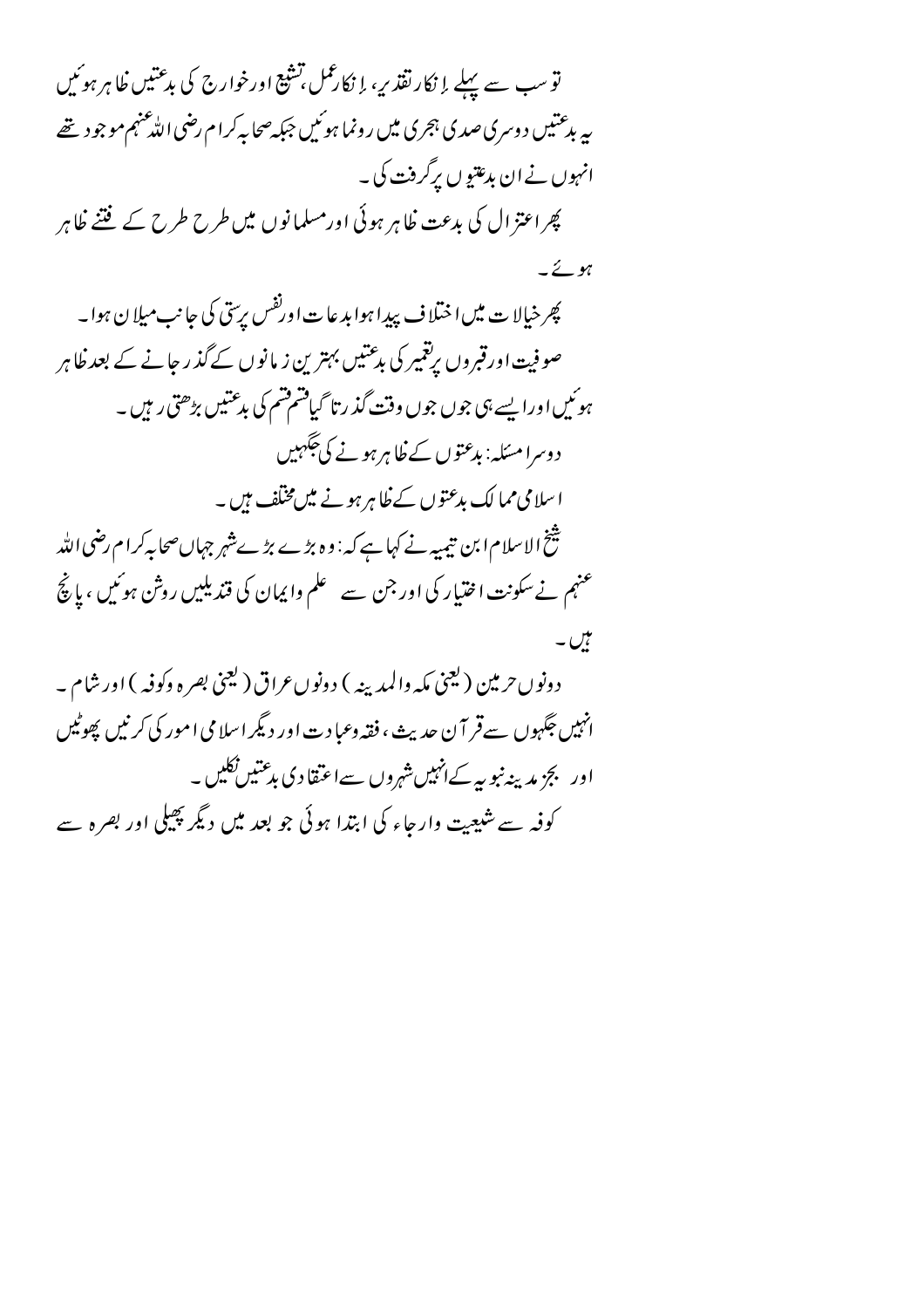قدريت واعتز ال اورغلط \_وفاسدعيادتوں كاظہور ہوا جو بعد ميں \_ دوسرےشہروں میں پھیلی اورشام ناصیت اور قدر بہت کا گڑ ھ تھار ہی جہمیت تو اس کا ظہورخرا ساں کی جانب سے ہوااور بہ سب سے بر کی بدعت ہے۔

بدعتوں کاظہورشہ نبوی سے د وری کےاعتیار سے ہوااور جب حضر ت عثان رضی اللہ عنہ کی شہاد ت کے بعدفر قبہ بندی ہوئی تو حروری بدعت کا ظہور ہوا،لیکن مدینہ نبوبہ ان بدعتوں کےظہور سےمحفوظ تھا اگر چہ و ہاں بھی کچھ ایسےلوگ تھے جو \_ دلوں میں بدعات چھپائے ہوئے تھےمگراہل مدینہ کے نز دیک وہ ذلیل ورسوا تھے، کیونکہ مدینہ میں قدر پہ وغیر ہ کی ایک جماعت تھی کیکن پہلوگ ذلیل ومغلوب تھے،اس کے برخلاف کوفیہ میں شیعیت وار جاء خ بصر ہ میں اعتز ال وزامدوں کی بدعتیں اور شام میں اہل بہت سے براءت کا اظہارتو بہ چزیں ان مقامات برِ ظاہر باہرتھیں ۔ نی کریم عالقہ<br>نبی کریم علیقہ سے مستحیح حدیث میں ثابت ہے کہ دجال مدینہ میں داخل نہیں ہوگا،اور و ہاں امام ما لک کے شاگر دوں کے زیانے تک علم وا پمان ظاہر وغالب ریا اور پہلوگ چوتھی صدی ہجری کے ہیں۔ ر ہے تین بہتر ین صدیوں کے زیانے تو ان میں مدینہ نبو یہ میں قطعی طور برکوئی بدعت ظاہر نہیں ہوئی تھی اور نہ ہی دین کے اعتقادی امور میں کوئی بدعت پہاں سے د وسر پےشہروں کی طرح نکل ۔ ثانیاً: بدعتوں کےظہور کےاسیاب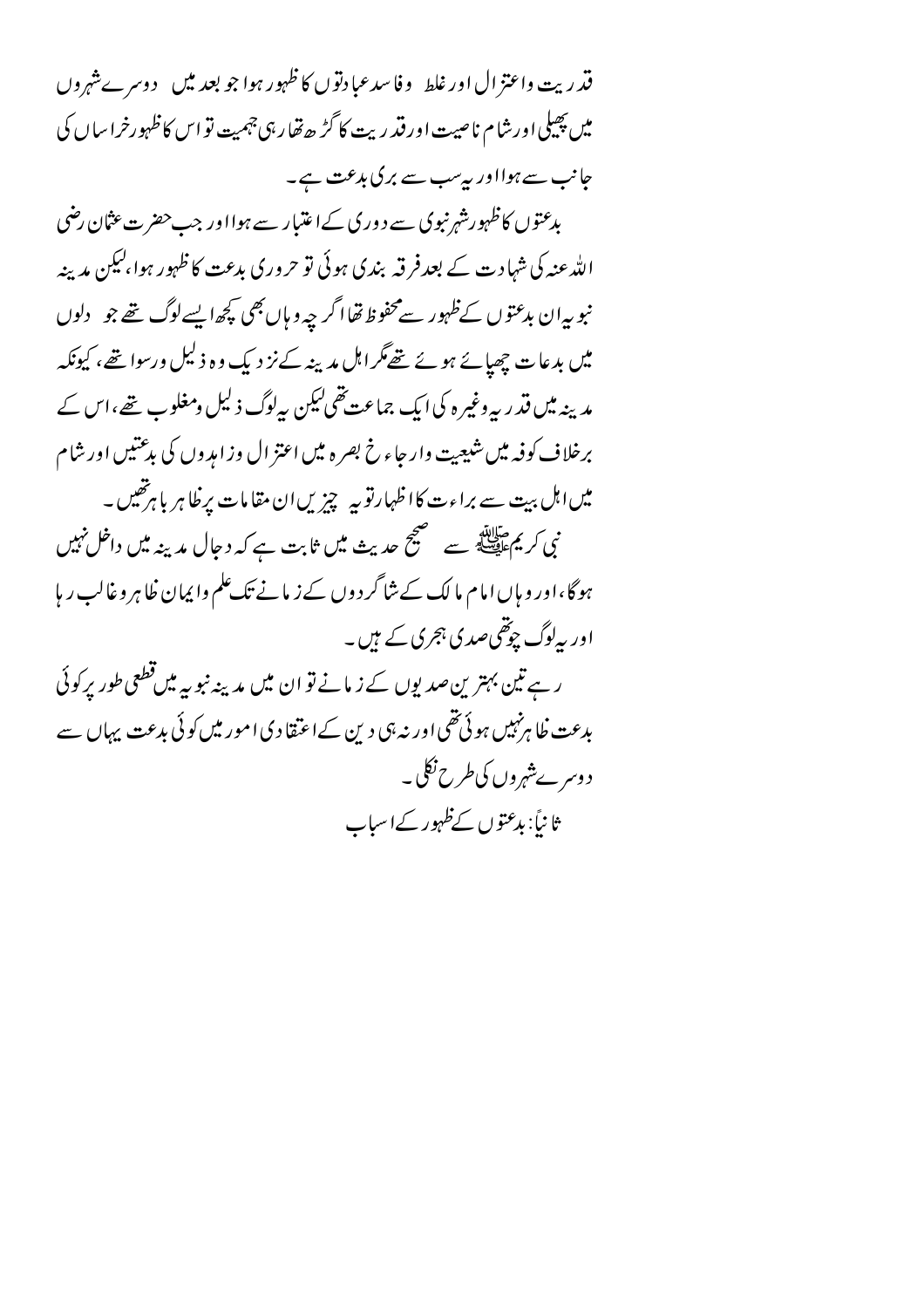بلا شبہ کتاب وسنت پر مضبوطی سے جے رہنے ہی میں بدعت وگمراہی میں بڑنے سےنجات ہے۔اللہ تعالیٰ کافرمان ہے: ﴿ وَأَنَّ طِدَ اصِرَ اطِي مُسْتَقِيماً فَا تَّبِعُوهُ ۚ وَلاَ تَتَّبِعُوا السُّبُلَ فَنَفَرَّ قِي بَكُمْ عَنْ سَبِيْلِهِ ﴾ ( سورة الإنعام:١۵٣) "اوریہی میرا راستہ سیدھا ہے اسی کی پیروی کرواور دیگر راستوں کی پیروی نہ کر وجوتمہیں اس کے راستے سے جدا کر دیں" نبی کریم علاقائد<br>نبی کریم علیقی ہے اس کو حضرت عبداللہ بن مسعود رضی اللہ عنہ کی روایت میں واضح کر دیا ہے۔آپ نے فر مایا: رسول اللہﷺ نے ہمارے سامنے ایک لکیرکھینچی اورفر مایا کہ بیراللہ کا راستہ ہے پھراس کے دائمیں و بائمیں چندلکیریں کھینچی اورفر مایا بیر بہت سارے راستے ہیں اوران میں سے ہرایک راستے پر شیطان ہے جوابی جانب بلار ہاہے پھرآ پ نے بیرآ بیت تلاوت فر مائی: ﴿ وَأَنَّ طِدَ اصِرَ اطِي مُسْتَقِيْهاً فَا تَّبِعُوهُ وَلَا تَتَّبِعُوا السُّبُلَ فَنَفَرَّ قَ بَكُمْ عَنْ سَبِيْلِيه ذٰ لِكُمْ وَصَّاكُمْ بِدَكْعَلَكُمْ تَتّْقُونَ ﴾ ( سورة الإنعام : ١۵٣) "اور پہ کہ بیرد ین میراراستہ ہے جو ستقیم ہےسواس راہ پر چلواور دوسری راہوں یرمت حلو کہ وہ را ہیں تم کواللہ کی راہ سے جدا کر دیں گی اس کاتم کواللہ تعالیٰ نے تا کیدی حکم دیا ہے تا کہ تم پر ہیز گاری اختیارکر و۔" پس جوبھی کتاب وسنت سے روگر دانی کرے گا تو اسے گمراہ کن را ستے اورنٹی نٹی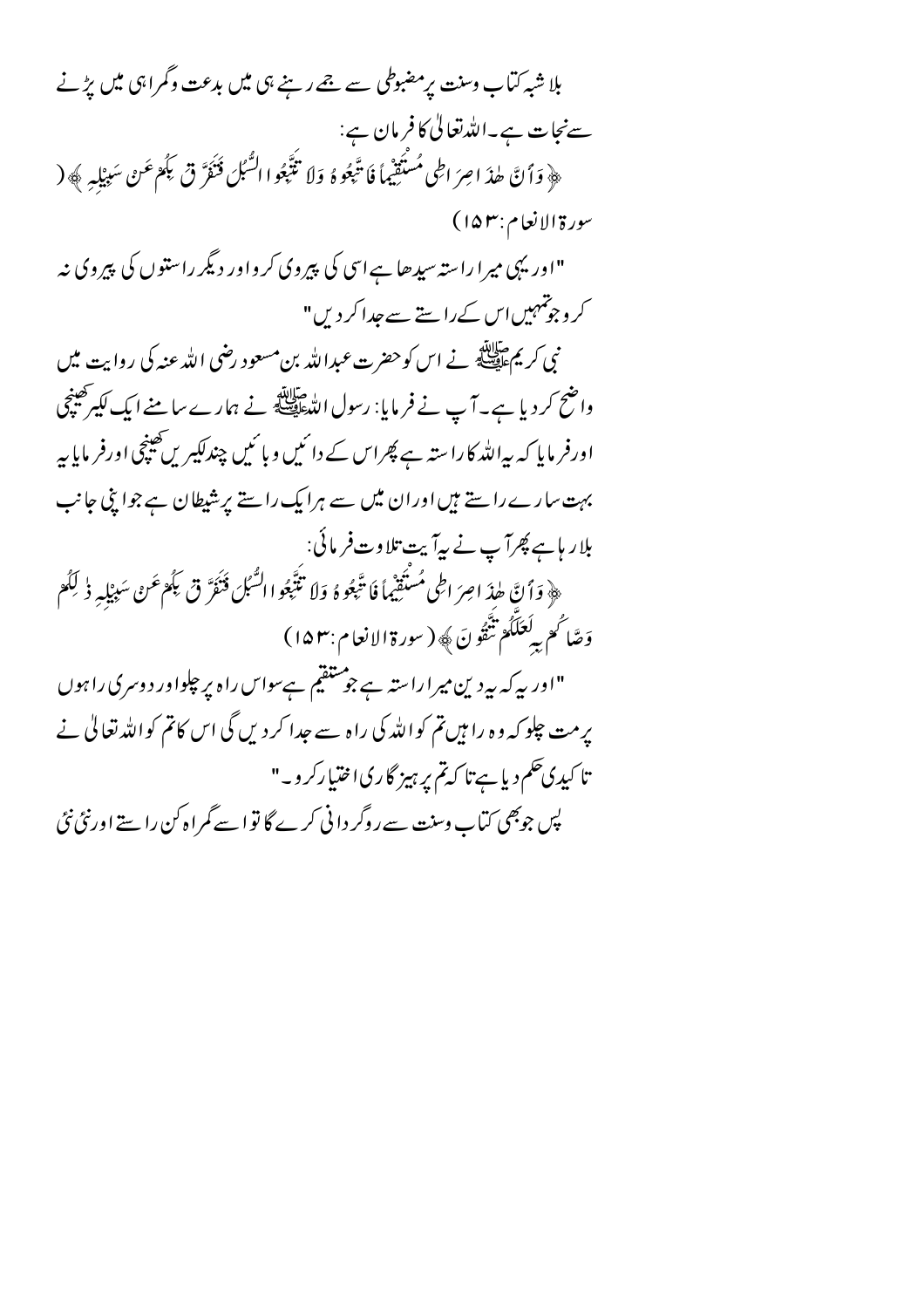بدعتیں اپنی جانب تھینچ لیں گی بدعتوں کےظہور کے اسباب کا خلا صہ درج ذیل امور میں پیش کیا جا تا ہے۔ دینی احکام سے لاعلمی وجہالت، خواہشات کی پیروی ، آ راء واشخاص کیلئے عصبیت برتنا، کا فر وں کی مشابہت اختیارکرنااوران کی تقلیدکرنا۔ ان کااساب کوفتر رئے تفصیل سے بیان کریں گے۔ یہلاسب : دینی احکام سے لاعلمی و جہالت جوں جوں ز مانہ گذ رتا گیااورلوگ آ ثار رسالت سے د ور ہو تے گئے ،علم کم ہوتا ر ہااور جہالت عام ہوتی گئی جیسا کہ اسکی خبر نبی کر <u>پ</u>م پہلاتش نے اپنی اس حدیث **می**ں دی ہے: " تم میں سے زند ہ رہنے والاَثْخص بہت سارےاختلا فات دیکھے گا" اورايخەاس فرمان مىن بھى: " کہ اللہ تعالیٰ علم بندوں سے چھین کرنہیں ختم کرے گا بلکہ علماءکوختم کر کے علم ختم کر ے گا پہاں تک کہ جب کسی عالم کو زند ہنہیں چھوڑ ے گا تو لوگ جاہلوں کو رؤسا بنالیں گےاور پہلوگ مسکلہ پو پتھے جانے پر بغیرعلم کےفتویٰ دیں گےتو خودبھی گمراہ ہوں گےاور دوسروں کوبھی گمراہ کریں گے۔" تو علم اور علماء ہی بدعت کا منہ تو ڑ جواب دے سکتے ہیں اور جب علم وعلماء ہی کا فقدان ہو جائے تو بدعت کے پھلنے پھولنے اور بدعتیوں کے سرگرم ہونے کے مواقع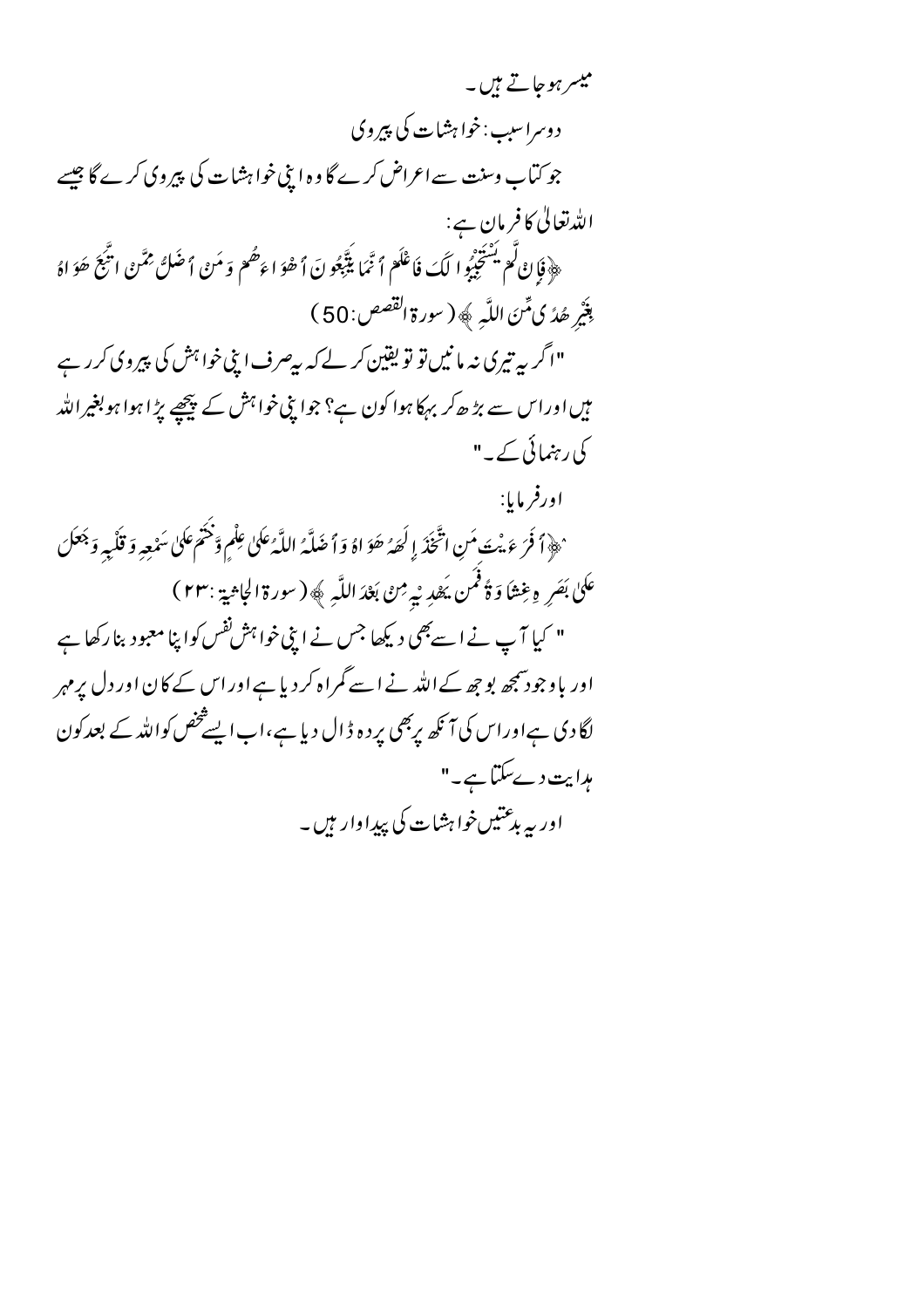تیسراسب یخصوص لوگوں کی رائے کیلئےتعصب برتنا حمسی کی رائے کی طرف داری کرنا پہ انسان اور دلیل کی پیروی دمعرفت حق کے درمیان بہت بڑی رکاوٹ ہےاللہ تعالٰی کا فرمان ہے: ِ ﴿ وَ إِ ذَا قِنْلِ كَهُمْ اتَّبِعُوا مَآ أَنْزَلَ اللَّهُ ۚ قَالُوا بَل نُتَّبِعُ مَآ ٱ لْفُنْنَا عكَيْه ءَ ابَاءَ نَا﴾  $(170:5\frac{1}{2}|\frac{1}{2}\sqrt{2})$ "اوران سے جب کہا جا تا ہے کہ اللہ تعالیٰ کی ا تاری ہوئی کتاب کی تابعداری کر وتو جواب دیتے ہیں کہ ہم تو اس طریقے کی پیروی کریں گے جس پر ہم نے اپنے باپ دا دا کو پایا ہے۔" اورآج کل یہی حالت متعصبین کی ہےخواہ وہ مذہب وصوفیت کے بعض پیروکار ہوں یا قبوری حضرات جب انہیں کتاب وسنت کی پیروی اوران دونوں کی مخالف چیز وں کو حچھوڑ نے کوکہا جا تا ہے تو پہ حضرات اپنے مذاہب ،مشایخ اورآ با ؤ وا جدا دکو دلیل بناتے اور بطور ججت پپش کرتے ہیں چوتھاسیپ : کا فروں سے مشابہت اختیا رکرنا کا فروں سےمشابہت سب سے زیادہ ہدعتوں میں مبتلا کر نیوالی چز وں میں سے ہے جیسا کہ ابو وا قد الکیثی کی حدیث میں ہے وہ کہتے ہیں کہ ہم اللہ کے رسول ﷺ کے ساتھ حنین کی طرف نکلے اور ہمارے کفر کا زیانہ ابھی قریب ہی تھا مشرکوں کے لئے ایک بیروکی کا درخت تھا جہاں پیلوگ گھہر تے تھےاورجس کے ساتھ اپنے ہتھیار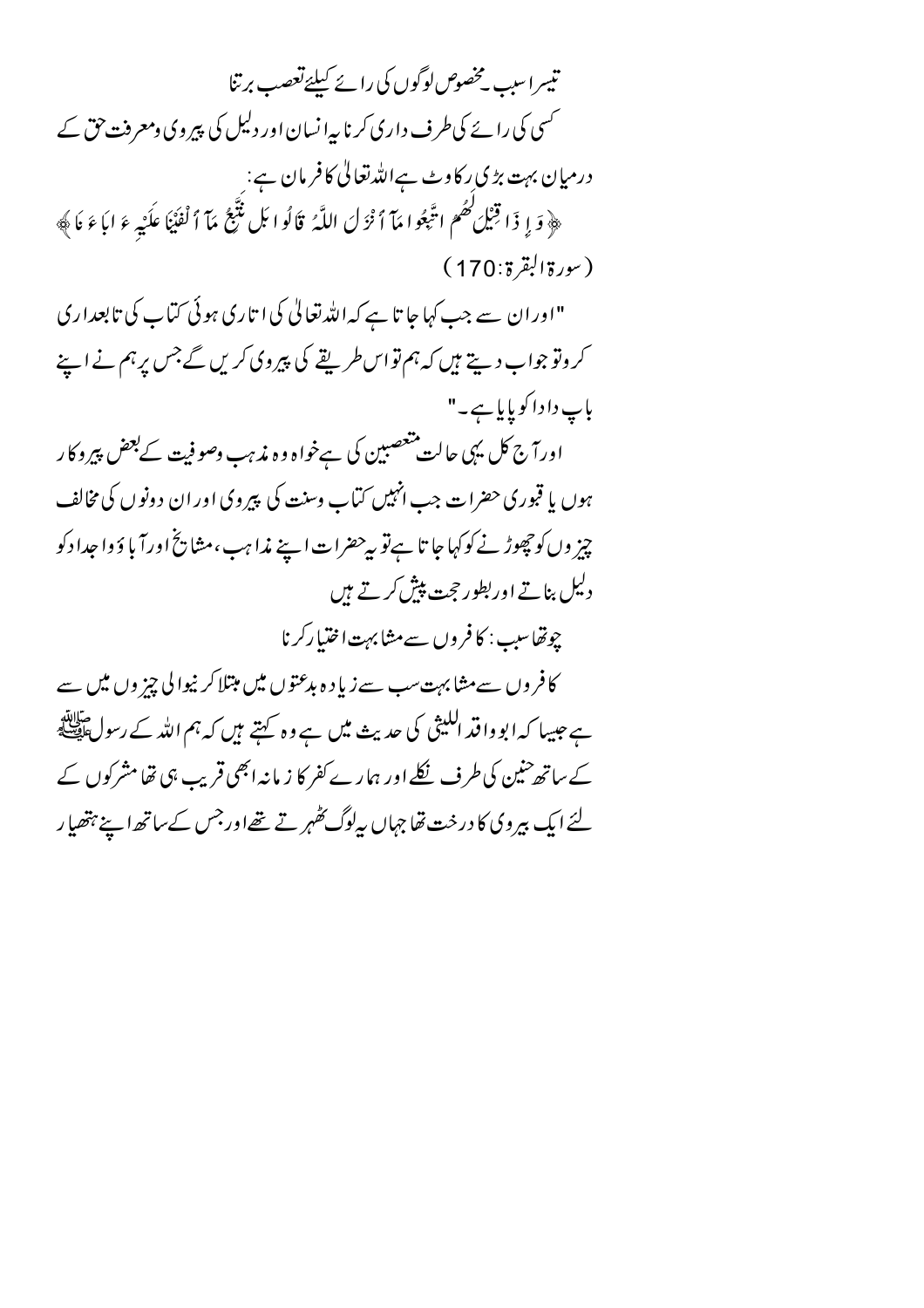لٹکا تے تھے جسے ذات انواط کہا جا تا تھا ، تو ہمارا گذر بیروی کے پاس سے ہوا ہم لوگوں نے کہا کہا ےاللہ کے رسولﷺ ہمارے لئے بھی ذات انواط بناد پیچئے جیسا كەان كىليۇ ذات انواط ہے، رسول اللّٰہﷺ نے تعجب كرتے ہوئے اللّٰہ ا كبر ، يہى سنتیں ہیں کہا،اس ذات کی قسم جس کے ہاتھ میں میری جان ہےتم لوگوں نے ویسے ہی کہا ہے جیسے کہ بنی اسرائیل نے حضرت موں ٰ سے کہا تھا: ﴿ اجْعَلْ لَّنَا إِلَهَا سَمَا كَهُمْ آلِهَةٌ قَالَ إِنَّكُمْ قَوْمٌ تَجْفَلُونَ﴾ ( سورة الأعراف:  $(11)$ 

"ہمارے لئے بھی ایک معبود اپیا ہی مقرر کر دیجئے جیسے ان کے پہ معبود ہیں آپ ۔<br>علی اللہ نے فر مایا کہ واقعی تم لوگوں میں بڑی جہالت ہے۔" تم لوگ اپنے سے پہلےلوگوں کےطریقے ضروراختیارکر وگے۔ اس حدیث میں واضح بیان ہے کہ کفار کی مثابہت ہی بنی اسرائیل اوربعض صحابہ کواس با ت پرا بھارا کہ وہ اپنے نبی سے ایباغلط مطالبہ کریں کہ وہ ان کے لئے اللّٰہ کو چھوڑ کرایک ایپا معبو دمقررکر دیں جس کی وہ برستش کریں اوراس سے تبرک حاصل کریں۔

اور یہی آج حقیقت میں ہور ہاہےاسلئے کہا کثر مسلمان نے شرک و بدعت کے ار نکا ب میں کا فر وں کی روش اپنائی ہوئی ہے جیسے برتھ ڈےمنا نا بخصوص اعمال کے لئے دنوں اور ہفتوں کی تغین، یا د گاری چز وں اور دینی مناسبتو ں سے چلسے جلوس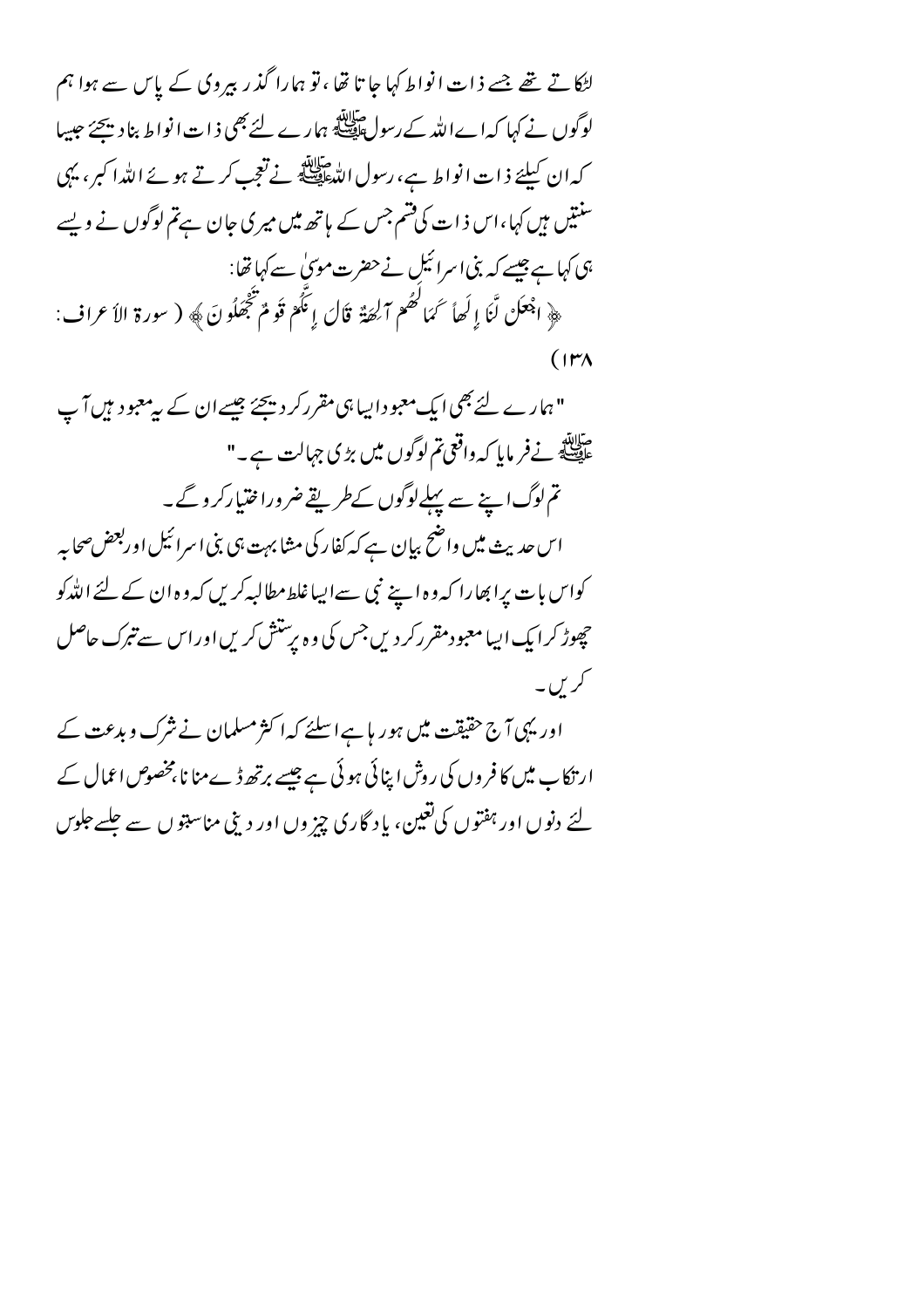منعقد کرنا، یاد گاری تصویریں وجسے قائم کرنا، ماتم کی محفلیں منعقد کرنا، جنازے کی بدعتيںاورقبروں پرتغمیر وغیرہ۔

تيسري فصل بدعتیوں کے سلسلے میں امت مسلمہ کا موقف اور ان کی تر دید میں اہل سنت وجماعت كاطريقه كار بدعتيو ں کےسلسلے میں اہل سنت و جماعت کا موقف : اہل سنت و جماعت ہمیشہ سے بدعتیوں کی تر دیداور ان کی بدعتوں پر نکیر کرتے ر ہے ہیںاورانہیں اسے کرنے سے منع کرتے رہے ہیں،اس کی چند مثالیں آپ کے سامنے پیش کی جارہی ہیں۔ ا – ام در داء رضی الله عنہا سے روایت م<del>ی</del>ں وہ کہتی میں کہ ابو در داء میر ے پ<u>ا</u>س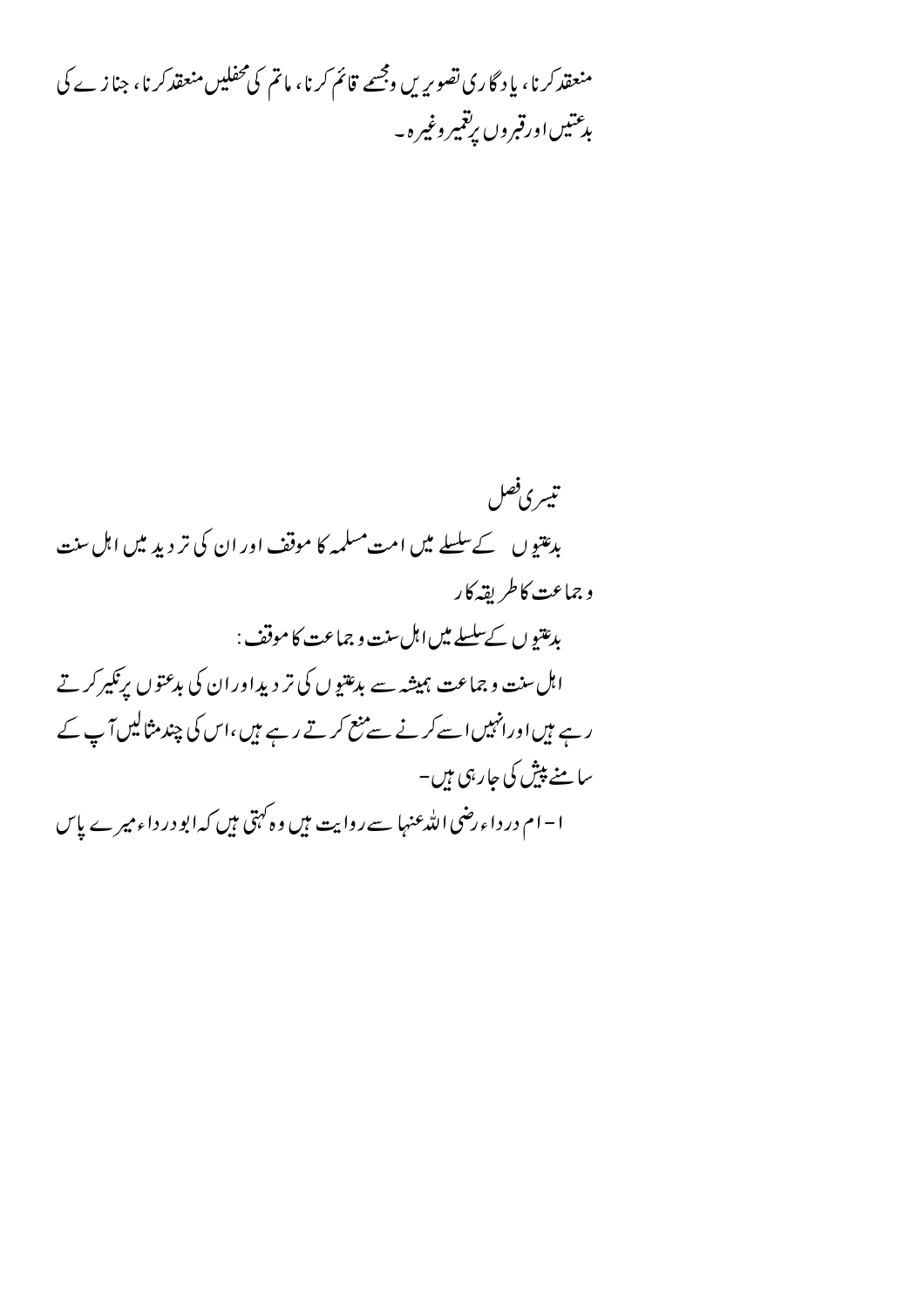غصے کی حالت میں آئے ، میں نے یو چھا کیا بات ہے؟ انہوں نے کہا کہ اللہ کی قسم ان لوگوں میں م حالاتھ کے دین سے کچھ پیں جانتا ہوں سوائے اس کے کہ بیرتمام لوگ نمازيڑھتے ہیں۔

۲ – عمرو بن پخی سے روایت ہے وہ کہتے ہیں کہ میں نے اپنے والد سے ساوہ اپنے والد سے روایت کرتے ہوئے کہتے ہیں کہ ہم لوگ عبداللہ بن مسعود رضی اللہ عنہ کے درواز ے پر صبح کی نماز سے پہلے بیٹھے ہوئے تھے کہ جب وہ با ہرنگلیں تو ہم ہمکی لوگ ان کے ساتھ مسجد چلیں ،ا ہتنے میں ا بوموںیٰ اشعری رضی اللہ عنہآ ئے اور کہا کہ کیا ابھی تک ابوعبدالرحمٰن نہیں نکلے؟ ہم نے کہا کہ نہیں تو وہ بھی ان کے نکلنے تک بیٹھ گئے جب وہ نکلےتو ہم ہجی لوگ کھڑے ہو گئے ابوموںٰ نے کہا اے ابوعبدالرحمٰن میں نے ابھی مسجد میں ایک ایسی چیز دیکھی ہے جو مجھے بہت نا گوار گذری اور الحمد للہ خیر ہی دیکھی ہےانہوں نے یو چھاوہ کیا ہے؟ انہوں نے جواب دیا کہ اگر رہیں گےتو آپ بھی دیکھ لیں گے،انہوں نے کہا میں نے مسجد میں کچھ لوگوں کوحلقہ لگا کر بیٹھے ہو ئے دیکھاوہ نماز کی انتظار میں تھے ہر حلقے میں ایک آ دی تھااوران کے ہاتھ میں کنگریاں تھیں جب وہ کہتا کہ سو با راللّٰہ ا کبرکہوتو سب لوگ سو با راللّٰہ ا کبر کہتے اور جب وہ کہتا كەسوبار لا إله إلا الله كهوتو سو بار لا إله إلا الله كتبى ، جب وه كَهْنا كەسوم تبەسجان الله كہموتو و ہ سومر تبہ سبحان الله كہتے –انہوں نے كہا كيوں نہيں تم نے انہيں اپنى گنا ہوں کوشارکر نے کوکہااورتم ضانت لے لیتے کہ تمہاری کوئی نیکی ضا لَع نہیں ہوگی –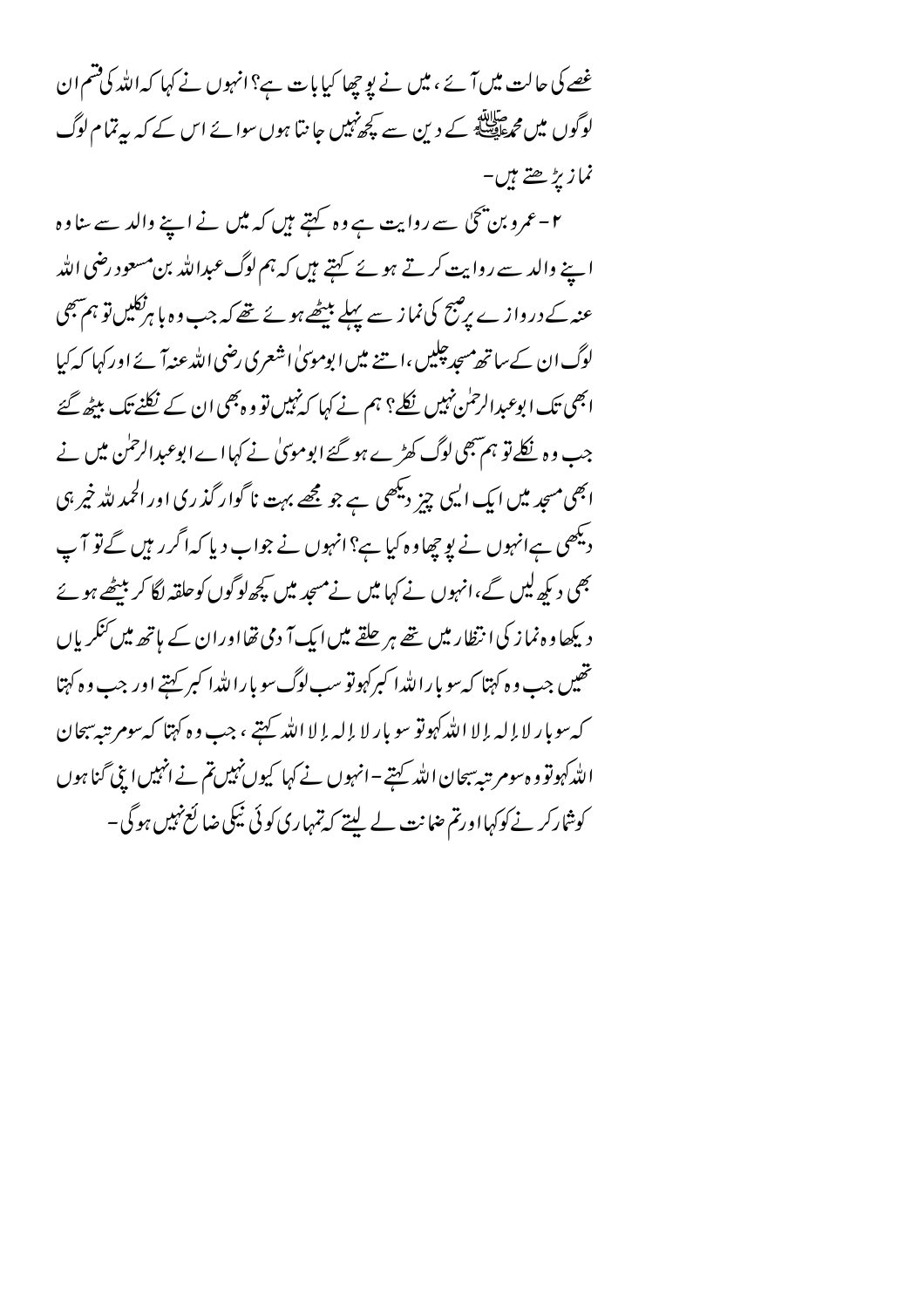پھر وہ چلے ہم بھی ان کے ساتھ چل بڑے پہاں تک کہ ان حلقوں میں سے ایک چلقے کے پاس کھڑے ہوئے اور کہا یہ کیا میں تہہیں کرتے ہوئے دیکھ ریا ہوں؟ تو انہوں نے جواب دیا کہ اے ابوعبدالرحمٰن کنگریاں ہیں جن سے ہم تکبیر دہلیل شبیح اورتخمید کا شار کرتے ہیں عبداللہ بن مسعود رضی اللہ عنہ نے کہا تم لوگ اپنی اپنی خطا ئىيں شاركرو ميں تمہارے لئے اس بات كى صانت ليتا ہوں كہ تمہارى كوئى نيكى بر یا دنہیں ہوگی – اے امت مجمہ تمہاری بتاہی و بر یا دی ہو کتنی جلدی تمہاری ہلاکت آ گئی بی<sup>ص</sup>حا بہ *کر*ام کی جماعت موجود ہے، بیرنبی کر یم اللہ کے کپڑے ابھی بوسید ہ<sup>ن</sup>ہیں ہوئے اور نہ ہی آپ کے برتن ٹو ٹے ۔ اس ذات کی قسم جس کے ہاتھ میں میر کی حان ہے کیا تم لوگ ایسے طریقے پر ہو جوم اللہ<br>جوم اللہ کے طریقے سے زیاد ہ بہتر ہے پا گمراہی کے درواز ے کھولنے والے ہو-توان لوگوں نے کہا کہ اللہ کی قسم!اے ابوعبدالرحمٰن ہما را مقصدصرف خیر کا ہی ہے انہوں نے کہا کہ کتنے خیر کے متلاشی اسے ہرگزنہیں پاسکتے ہیں ، رسول اللّٰہﷺ نے ہم کوا یک حدیث سنائی کہ ایک قوم قر آن مجید پڑھے گی لیکن وہ ان کےحلق سے پنچ نہیں اتر ے گا اوراللہ کی قسم مجھےمعلوم نہیں ہے ہوسکتا ہے کہ وہ زیا د ہ تر تہہیں میں سے ہوں ہہ کہہ کر ویاں سے واپس چلے گئے۔ عمرو بن سلمہ کہتے ہیں کہ ہم نے انہیں نہروان کے دن دیکھا کہ وہ خوارج کے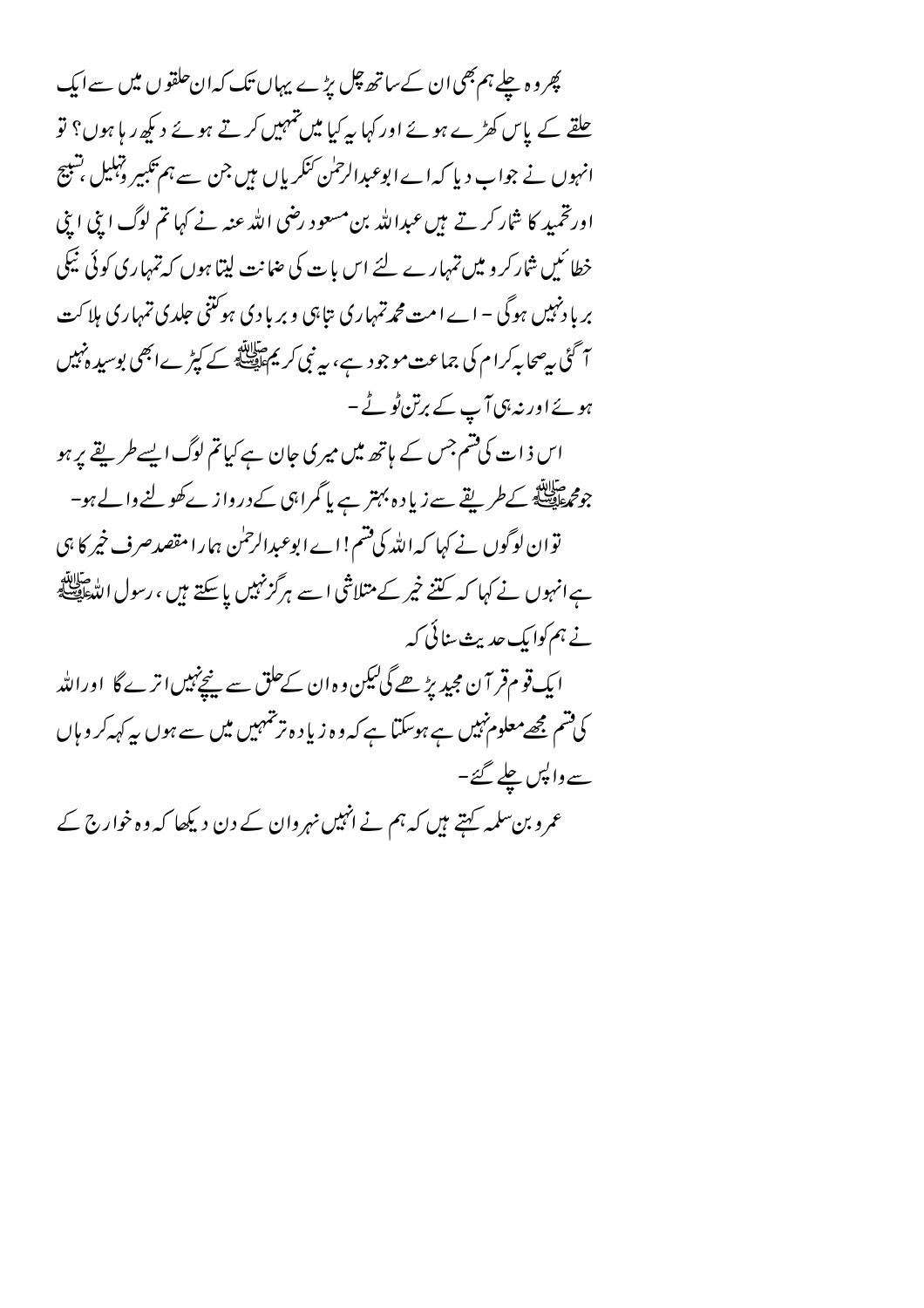ساتھ ہم سے نیز ہ زنی کرر ہے تھے-۳ – ایک آ دمی حضرت امام ما لک بن انس رحمہ اللہ کے پاس آ کر کہنے لگا کہ میں کہاں سےاحرام با ندھوں؟ تو آپ نے جواب دیا کہاس میقات سے جورسول اللہ ۔<br>علیمنا کچھ نے مقرر کی ہے وہاں سے احرام با ندھو، آ دمی نے کہا اگر اس سے دور سے احرام با ندھوں تو ؟ امام ما لک نے کہا کہ سہ میں اچھانہیں سمجھتا تو اس آ دمی نے کہا کہ اس میں آپ کیا براشمجھتے ہیں؟ انہون نے کہا کہ تمہارے فتنے میں پڑنے کا مجھےخوف ہے،اس آ دمی نے کہا کہ خیر کے زیاد ہ جا ہنے میں فتنہ ہوسکتا ہے تو امام ما لک نے جواب دیا کہ اللہ تعالیٰ فرما تا ہے: ب ريا حہ ملد من ر د ر د -.<br>﴿ فَلْيَحْذَ رِالَّذِ يَنَ يَحْأَلِفُو نَ عَنْ أَمْرِ وِأَنْ صَيْبَهُمْ فِتْنَةٌ أَوْ صَيْبَهُمْ عَذَ ابْ أَلْيُمْ ﴾ ( سورة النور : ٢٣) سنو جولوگ حکم رسولﷺ کے مخالف کرتے ہیں انہیں ڈ رتے رہنا جاہئے کہ کہیں ان پرکوئی زبر دست آفت ندآ پڑے پاانہیں درد ناک عذاب نہ پہنچ۔ اورکونسا فتنداس سے بڑا ہوسکتا ہےکہتم نے اپنے آپ کوا پسےفعل کے ساتھ خاص کیا جورسول الڈ استان<del>ائی</del>ے کے ساتھ خاص نہیں تھا – پیہ چندنمونے ہیں اوراللہ کےفضل وکرم سے ہرز مانے میں علماءکرام بدعتیوں کی کیپرکرتے رہے ہیں۔ يدعتو ں كى تر دېدىيں اہل سنت و جماعت كا طريقه كا ر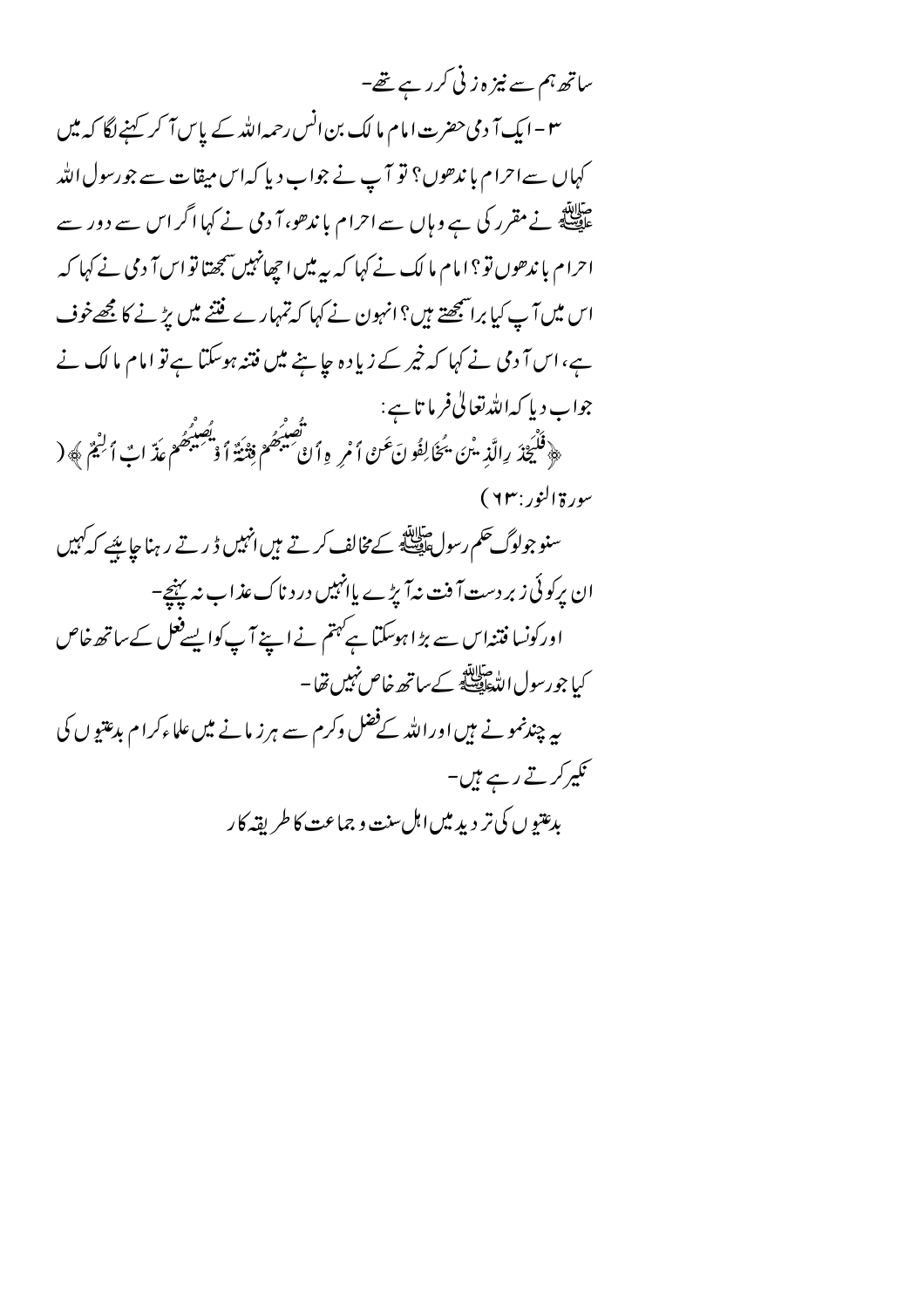اس سلسلے میں ان کا طریقہ کتاب وسنت پرمبنی ہے اور یہی طریقہ مقنع اورمسکت ہے وہ اس طرح کہ بدعتیوں کےشہرات پیش کرنے کے بعد اس کا تو ڑپیش کرتے ہیں اورسنتوں پر کار بندرینے، بدعات ومحدثات سے باز رہنے کی وجوب پر کتاب وسنت سے دلیلیں پیش کرتے ہیں اور اسی سلسلے میں بیشار کیا ہیں تالیف کی ہیں اور ایمان وعقیدہ کے باب میں شیعہ ،خوارج ، چمپہ ،معتزلہ اور اشاعرہ کے مبتدعا نیہ اقوال پرکت عقید میں تر دید کی ہیں۔

اور اس بارے میں خاص تالیفات بھی کی ہیں جیپا ک امام احمد نے جہیہ کی تر دید میں کتاب تالیف کی ہےاور دیگرائمہ جیسےعثان بن سعیدالدارمی اور شخ الاسلام ابن تيميهِ ،آپ كے شاگر دعلا مہ ابن القيم اور شخ الاسلام محمه بن عبدالوحاب وغير ہم نے ان تمام فرقوں نیز قبور یوں اورصو فیوں کی تر دید میں کتابیں ککھیں۔ الېته خاص بدغتيو ں کې تر دېيډ ميں کتابيں تو وه بہت زيا د ه بيں ان ميں چند کا ذکر بطور مثال کیا جا تا ہے۔ یرانی کتابوں میں سے ا – امام شاطبی کی کتاب : الاعتصا م ٢ – شخ الإسلام ابن تيميه كي كتاب: اقتضاءالصراط المشقيم جس كا بهت بڑا حصه بدعتیوں کی ر دیرمشتمل ہے۔ ٣ – ابن وضاح کی کتاب ا نکارالبدع والحوادث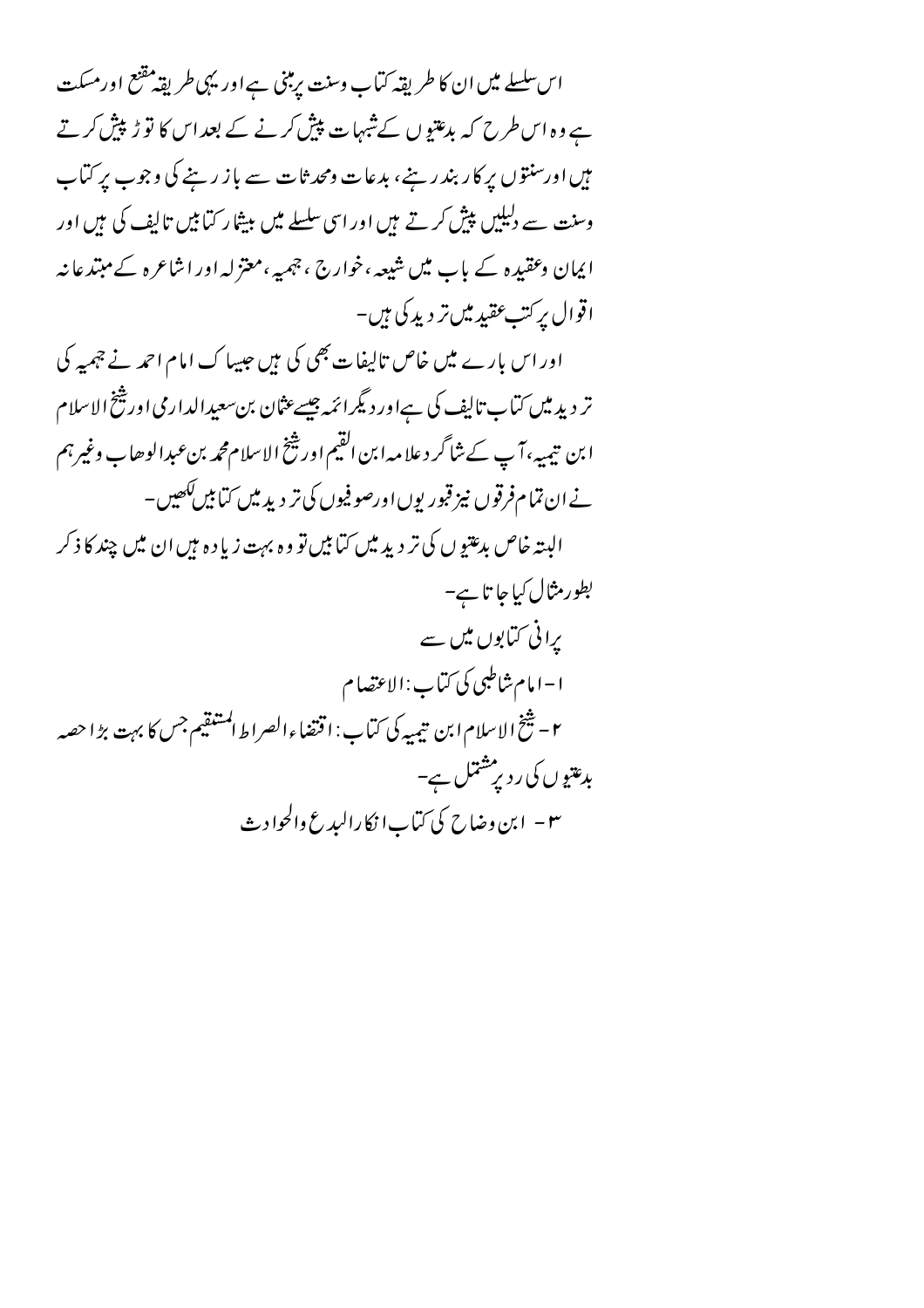۴ – طرطوثني کي کتاب :الحوادث واليدع —<br>۵ – ابوشامه کې کتاب : الباعث علي ا نکارالېدغ والحواد ث ٢ – يُنْتَخ الاسلام ابن تيميه كي كتاب: منهاج السنة النبويه في الردعلي الرافضة والقدرية جدید کتابوں میں سے ا – شَيْخ على بن محفوظ كي كيّاب : الإيداع في مضارالا بتداع ٢- شَخْ محمه بن احمه الشَّقير ي الحوامدي كي كتَّاب: السنن والمبتدعات المتعلقة بالإ ذ كار والصلوت ٣ - ساحة الشَّيخ عبدالعزيز بن باز كي كتاب: التحذير من البدع اور الحمد لله مسلسل مسلم علماء کرام بدعتوں پر نکیر کرتے اور بدعتیوں تر دید روز نامے وماہ نامے اخبار ویر ہے، ریڈیو، ٹیلی ویژن وجہجہ کےخطبوں، ندوات وتقریروں میں کرتے رہتے ہیں۔جس کامسلمانوں کودینی تحفظ فراہم کرنے ، بدعتیوں کوختم کرنے میں بہت اہم کر داروا ثر رہتا ہے-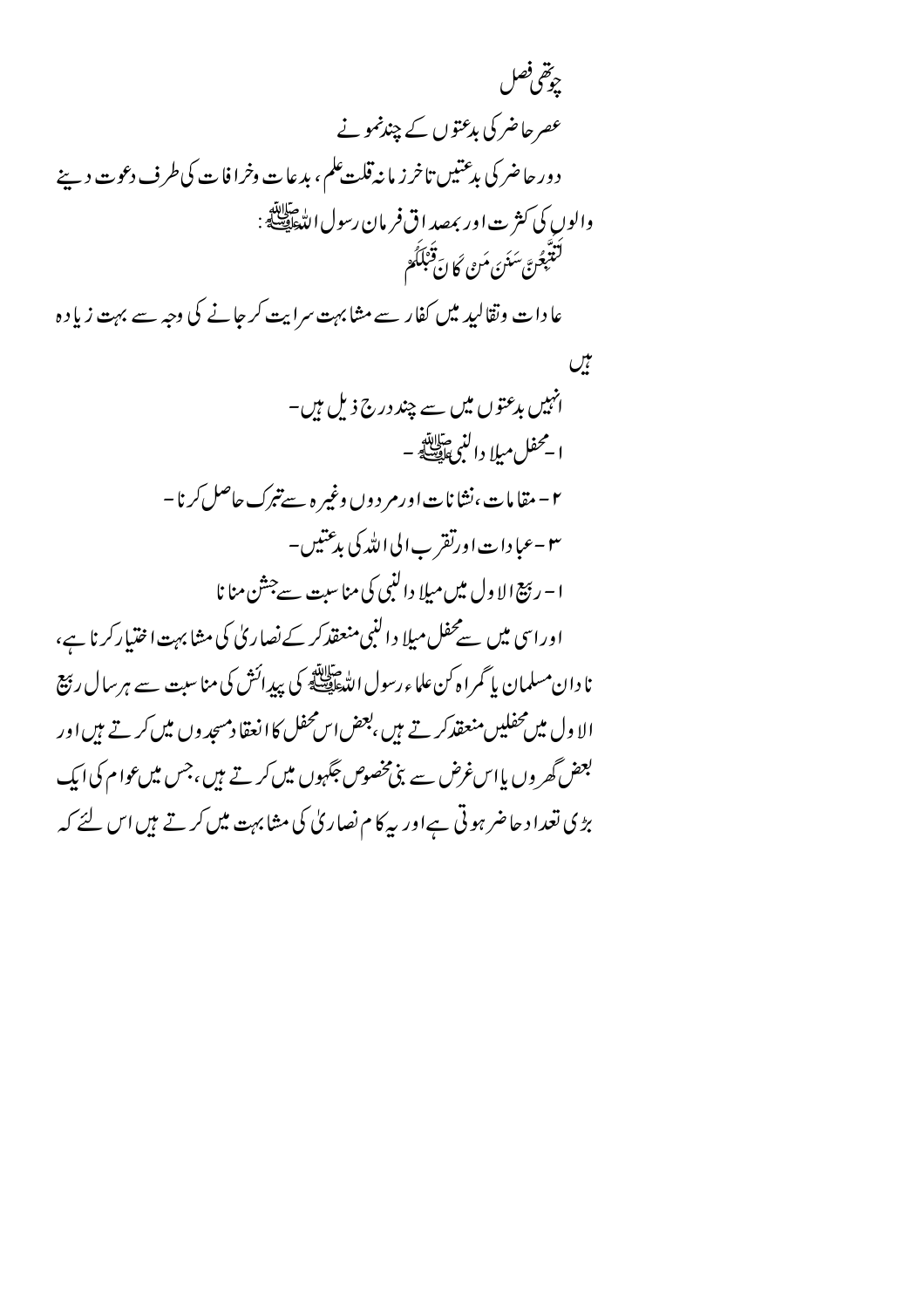انہوں نے عیسیٰ علیہ السلام کی محفل میلا د کی بدعت ایجاد کی ہے– اور اکثر و بیشتر پہ محفلیں بدعت اور نصار پی کی مثابہت کے ساتھ شرکیات ومنکرات سے بھی خالی نہیں ہوتیں جیسے ان قصید وں کا ہڑ ھنا جس میں اللّٰہ کو چھوڑ کر رسول اللّٰہﷺ کو بِکار نے اور آ پ اتنا ہے۔<br>آ پ اپنے سے ضربا درسی کرنے کی حد تک غلو ہو جبکہ رسول اللہﷺ نے اپنی مدح میں غلوكر نے سے منع فرمایا ہے–آ پے پہلے کا فرمان ہے: تم لوگ میرے بارے میںغلومت کر وجیسا کہ نصار کی نے ابن مریم کےسلسلے میںغلو کیا ہے بلکہ میں ایک بند ہ ہوں تو تم لوگ اللہ کا بند ہ اور اسکا رسول ہی کہو۔ الاطراء کےمعنی ہیں مدح میںغلووجد سےتجاوزکرنا – اور بسااوقات ان لوگوں کا بیبھی اعتقاد ہوتا ہے کہ رسول الدّعلق ان محفلوں میں حاضر ہوتے ہیں۔ ان محفلوں میں اجتماعی شکل میں خوش الحانی سے گانے ، ڈھول بجانے ،اس کے علا و ہصوفیاء کے ایجا دکر د ہ ور دکر نے کی دیگر برا ئیاں بھی ہوتی ہیں۔ اور جھی جھی ان محفلوں میں مر د وں عورتوں کا اختلا ط<sup>ب</sup>ھی ہوتا ہے جو فتنے کا باعث ہوتا ہےاور بد کاری میں ملوث ہونے کا داعی بن جا تا ہے-حتیٰ کہ برمحفلیں اگرممنوعہ چیز وں سے خالی بھی ہوں اورصرف اجتماع ،کھانے پنے اورخوشی کےاظہار پر ہی مبنی ہوں جیپیا کہ ان لوگوں کا کہنا ہے تب بھی پہ ایک نئی ا بچادکر د ہ بدعت ہے-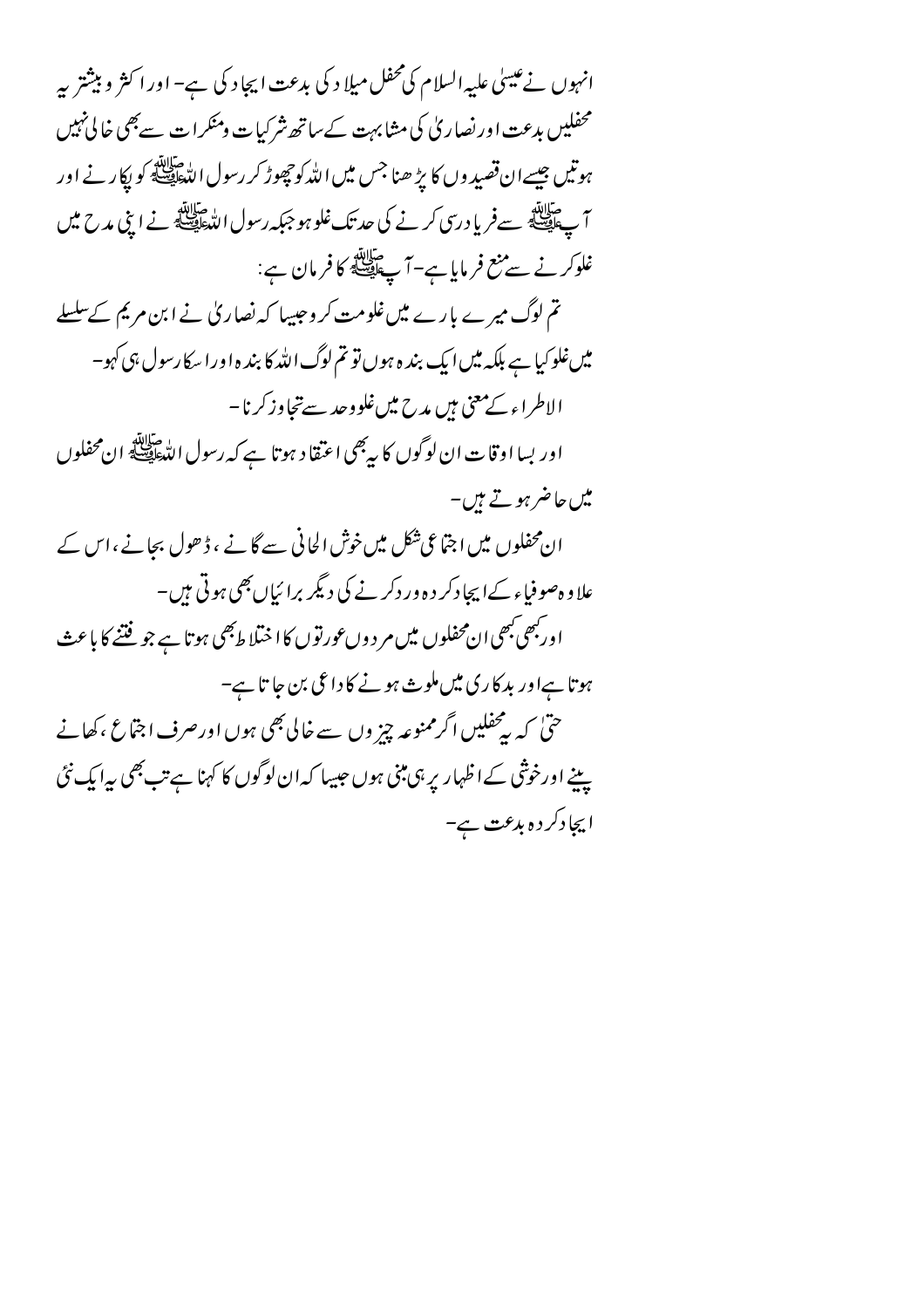اور دین میں نئی ایجاد کی ہوئی چز بدعت ہےاور ہر بدعت گمراہی ہے-نیز پیاس کی تر قی کا وسیلہ ہےجس میں وہی برائیاں پیدا ہوں گی جو دیگرمحفلوں میں ہوا کرتی ہیں۔

اورہم نے اس کو بدعت کہا ہےاس لئے کہ قر آن وحدیث میں اس کی کوئی دلیل واصل نہیں ہے اور نہ ہی سلف صالحین کے عمل سے ثابت ہے اور نہ ہی اس کا وجود بہترین زمانوں میں تھا، اسکا وجود تاخیر سے چوتھی صدی ہجری کے بعد ہوا، فاطمی شیعوں نے اس کی ایجا د کی۔

امام ابوحفص تاج الدين فاكهاني رحمة الله عليه فرماتے ہيں : مبار كيوں كى ايك جماعت نے اس اجتماع کے بارے میں بار بار پہ سوال کیا ہے جسے بعض لوگ ماہ رہیج الاول میں میلا دالنبی کے نام سے کرتے ہیں تو کیا دین میں اس کی کوئی اصل ہے؟ جس کے بارےانہوں نے واضح جواب طلب کیا ہے-

تو اللہ کی تو فیق سے میں نے جواب میں کہا: کتماب وسنت میں اس میلا د کی مجھے کوئی دلیل معلوم نہیں ہےاور نہ ہی اسے منعقدکر ناامت کےان علماء میں سے سی سے نقل کیا جا تا ہے جو دین میں قد وہ ہیں اور متفذ مین کےنقش قدم پر چلنے والے ہیں بلکہ پیا یک ایپی بدعت ہے جسے بیکا رلوگوں نے ایجا دکیا ہےاورا یک خواہش نفس ہے جس سے حرام خور مالدار ہو گئے۔ اور بینخ الاسلام ابن تیمیه رحمة الله علیه فر ما تے ہیں : اور ایسے ہی وہ چیز یں ہیں جو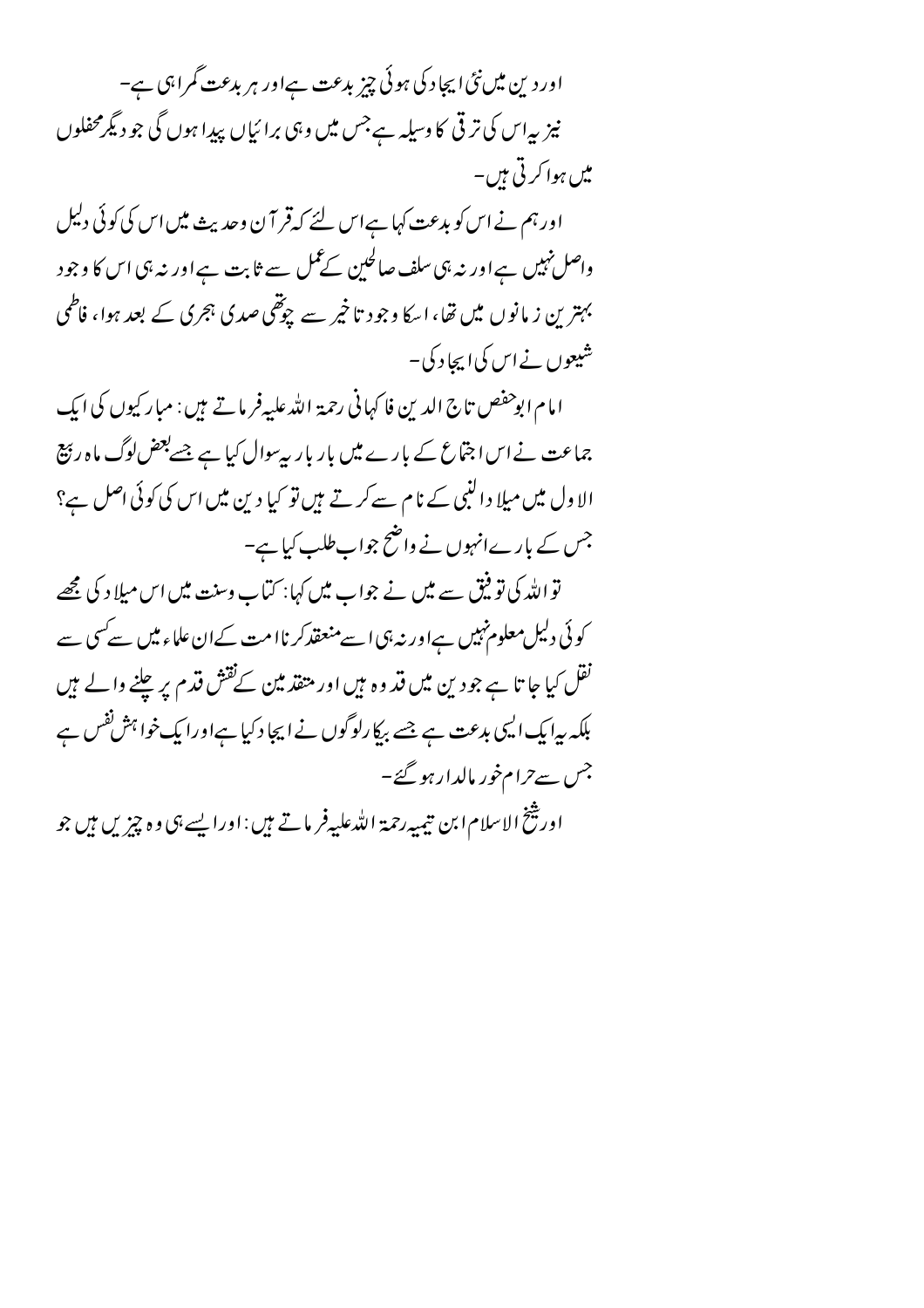بعض لوگ گھڑ کر منا تے ہیں یا میلا دعیسیٰ علیہ السلام میں نصاریٰ کی مشابہت کرتے ہوئے اور یا نبیﷺ کی محبت اورتعظیم میں آپ کی عید مناتے ہیں، حالانکہ آپ کی تاریخ پیدائش میں لوگوں کا اختلاف ہے کیونکہ اسےسلف کرام نےنہیں کیا ہے اگر اس کا کر نامحض خیر ہوتا پا کرنا راجح ہوتا تو سلف صالحین رضی اللّٰہ عنہم ہم سے زیا د ہ اس کے حقدار ہو تے ، کیونکہ و ہ لوگ ہم سے زیا د ہ نبی کر یم علاقلی سے محبت اور تعظیم کر نے والے تھے اور وہ لوگ خیر کے زیاد ہ حریص تھے اور نبی کریم ﷺ کی محت اورتغظیم آپ کی متابعت وفر ما نبر داری ، نیز آپ کےحکم کی پیروی، آپ کی سنت کے احیاء ظاہری اور باطنی طور پر،آپ کی دعوت کی عام کرنے اوراس پر دل، ہاتھ اور زبان سے جہاد کرنے ہی میں ہے، کیونکہ یہی طریقہ مہاجرین وانصار کے سابقین اولین کا ہےاوران لوگوں کا بھی ہےجنہوں نے اچھائی کے ساتھ ان کی پیروی کی – اوراس بدعت کےا نکار میں نئی اور پرانی کتابیں ورسائل کھی گئیں اور پہ بدعت ومشابہت ہونے کے ساتھ ساتھ دیگر میلا دوں کے قائم کرنے کی طرف لے جاتی ہے، جیسے ولیوں ، مشایخ اور بڑے بڑے قائد بن کی میلا دمنعقد کرنا جس سے بہت زیادہ برائیوں کے درواز کےکھلیں گے۔

۲ – مقامات،نشانات اورزنده ومر ده آ دمیوں سے تبرک حاصل کرنا – تبرک کا معنی ہے برکت طلب کرنااورکسی چیز میں بھلائی ، بھلائی زیاد تی ثابت ہونے کو برکت کہتے ہیں ،اچھائی اوراس کی زیادتی اس سے طلب کی جاسکتی ہے جو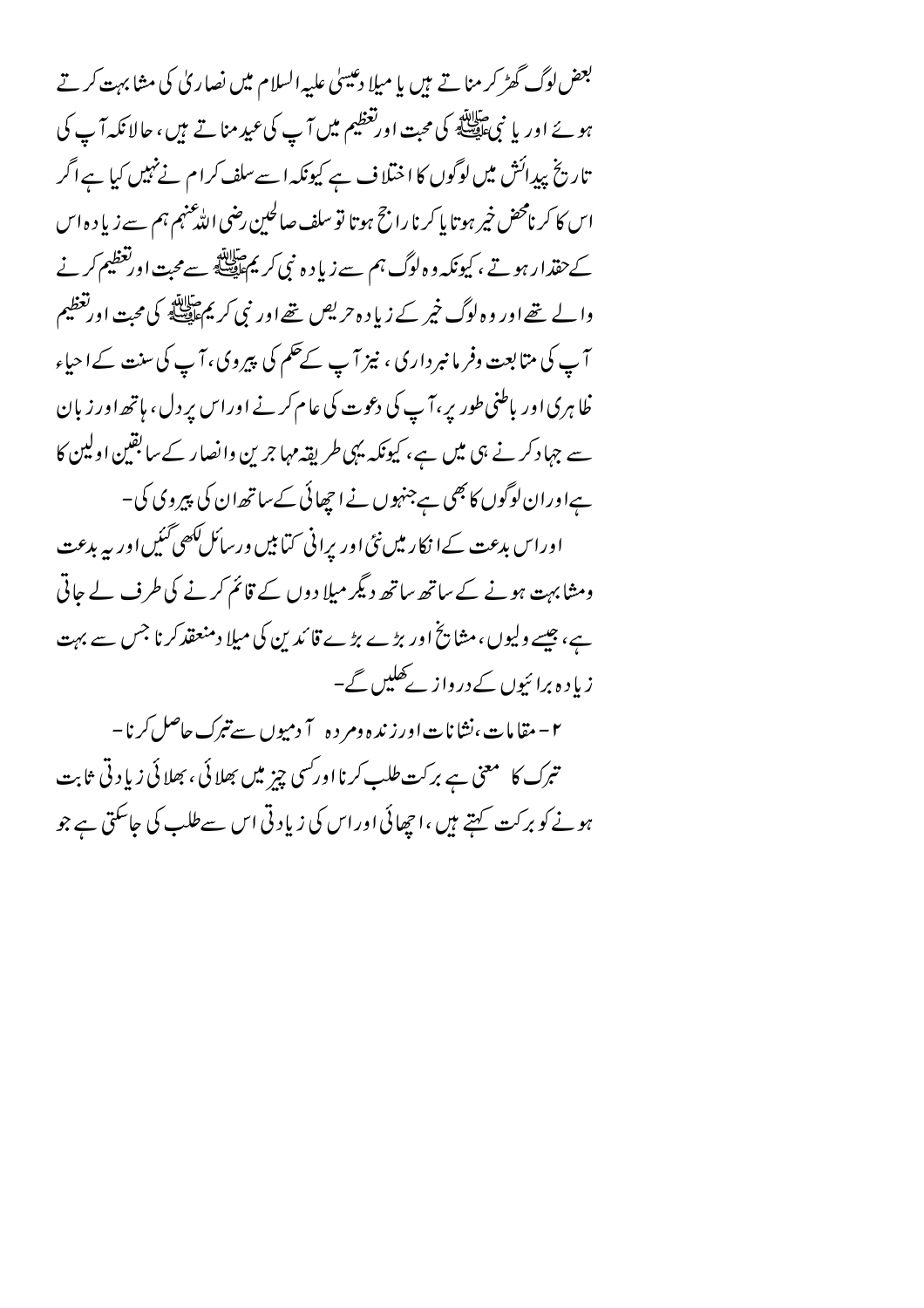اس کا ما لک اوراس پر قادر ہواور و ہ اللہ تعالیٰ ہی ہے۔ وہی برکت نازل کرتا ہےاور اسے برقرار رکھتا ہے، ر ہامخلوق تو وہ برکت عطا کرنے اور اس کے ایجاد کرنے پر قدرت نہیں رکھتاہے اور نہ ہی اس کے باقی وبرقرارر کھنے پر ہی قادر ہے۔ لہٰذا جگہوں ، نشانیوں اور زندہ ومر د ہ7 دمیوں سے تبرک حاصل کرنا جا ئزنہیں ہےاس لئے کہاگروہ پیاعتقادرکھتاہے کہ پیہ چیز برکت عطا کر سکتی ہے تو وہ شرک ہے، اورا گراس اعتقاد سے کرتا ہے کہ اس کی زیارت ،اسے چھونااور چھوکرمسح کرنااللہ کی طرف سےحصول برکت کےسب ہیںتو شرک کا وسیلہ ہیں۔ اور رہی ہہ بات کہ صحابہ کرام نبی کر یم ایک ہے جال ،آپ کے تھوک ،اور آپ کے جسم سے علیحد ہ ہونے والی چز وں سے تبرک حاصل کرتے تھے تو یہ آپ کی زندگی میں آپ کے ساتھ خاص ہے- جس کی دلیل پیرہے کہ صحابہ کرام آپ کے کمرےاور آپ کے مرنے کے بعد آپ کی قبر سے تبرک نہیں حاصل کرتے تھےاور نہ ہی تبرک کی غرض سے نماز کی جَکہوں اور آ پے ایللہ کے بیٹھنے کی جَکہوں کا قصد وارا د ہ کرتے تھے اورا پسے ہی اولیاء کی جگہوں کا بد رجہ اولیٰ قصدنہیں کر تے تھےاور نہ ہی وہ لوگ افضل صحابہ میں سے نیک لوگوں جیسے ابو بکر وعمر رضی اللہ عنہما وغیر ہ سے زندگی میں اور نہ ہی موت کے بعد برکت حاصل کرتے تھے اور نہ نماز اور دعا کے لئے غارحرا کا رخ کرتے تھے ،اور نہ اس غرض سے جبل طور جس پر اللہ تعالٰی نے حضرت موںٰی علیہ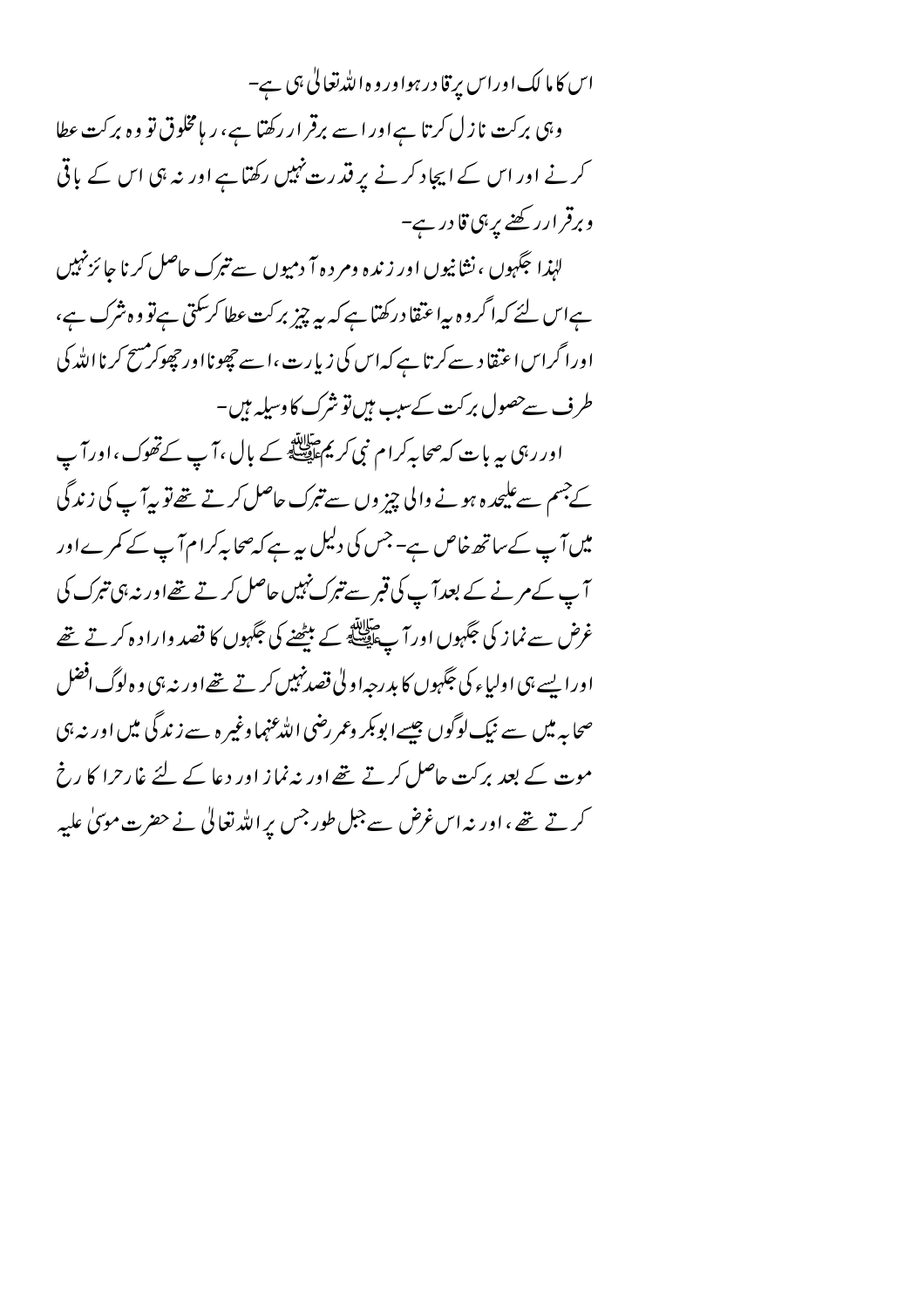السلام سے کلام کیا یا ان جگہوں کے علاوہ ان پہاڑ وں پر جاتے تھےجنہیں کہا جا تا ہے کہ نبیوں وغیرہ کے مقامات ہیںاور نہ ہی کسی ایسے مشہد کارخ کرتے تھے جونبیوں میں سے کسی نبی کے نشان پر بنایا گیا ہے نیز وہ جگہ جہاں آ پ مدینہ میں ہمیشہ نماز پڑھتے تھے،سلف صالحین میں سے کوئی اسے ہاتھ لگا تا تھااور نہ اسے بوسہ دیتا تھااور نہ ہی مکہ وغیر ہ میں اس حگیہ جہاں آپ نے نما زیڑھی ہے-

تو جب ہے گبہیں جس پر آپ اپنے مبارک قدموں سے چلتے ہیں اور جہاں نما زیں پڑھیں ،آ پ کی امت کے لئے اسے چھونا یا بوسہ دینامشر وعنہیں تو پھران مقامات وجگہوں کے ساتھ کیسے جائز ہوسکتا ہے جہاں آپ کے غیر نے نماز پڑھی ہے پااس پرسونے ہیں۔

ان چیز وں میں سے سی بھی چیز کو چھونا و بوسہ دینا علماءکرام دین اسلام کے یقینی چز وں میں سے جانتے ہیں کہ مجھ اللہ کی لائی ہوئی شریعت سے نہیں ہیں۔ ٣-قريت الپي اورعيادات کي بدعتيں :

اس ز مانے میں عبادتوں میں جو بدعتیں ایجاد کی گئی ہیں بہت زیادہ ہیں،اس لئے کہ عبا دات کے اندرتو قیف ہی اصل ہے ، تو اس میں کوئی چیز بغیر دلیل مشر وع نہیں ہوسکتی ہےاورجس چیز پرکوئی دلیل نہ ہوتو وہ بدعت ہےاس لئے کہ رسول اللہ میلاتھ<br>علی کارشادگرامی ہے: جس نے کوئی ایبا کام کیا جوہمارے دین پرنہیں ہےتو وہ مر دود ہے–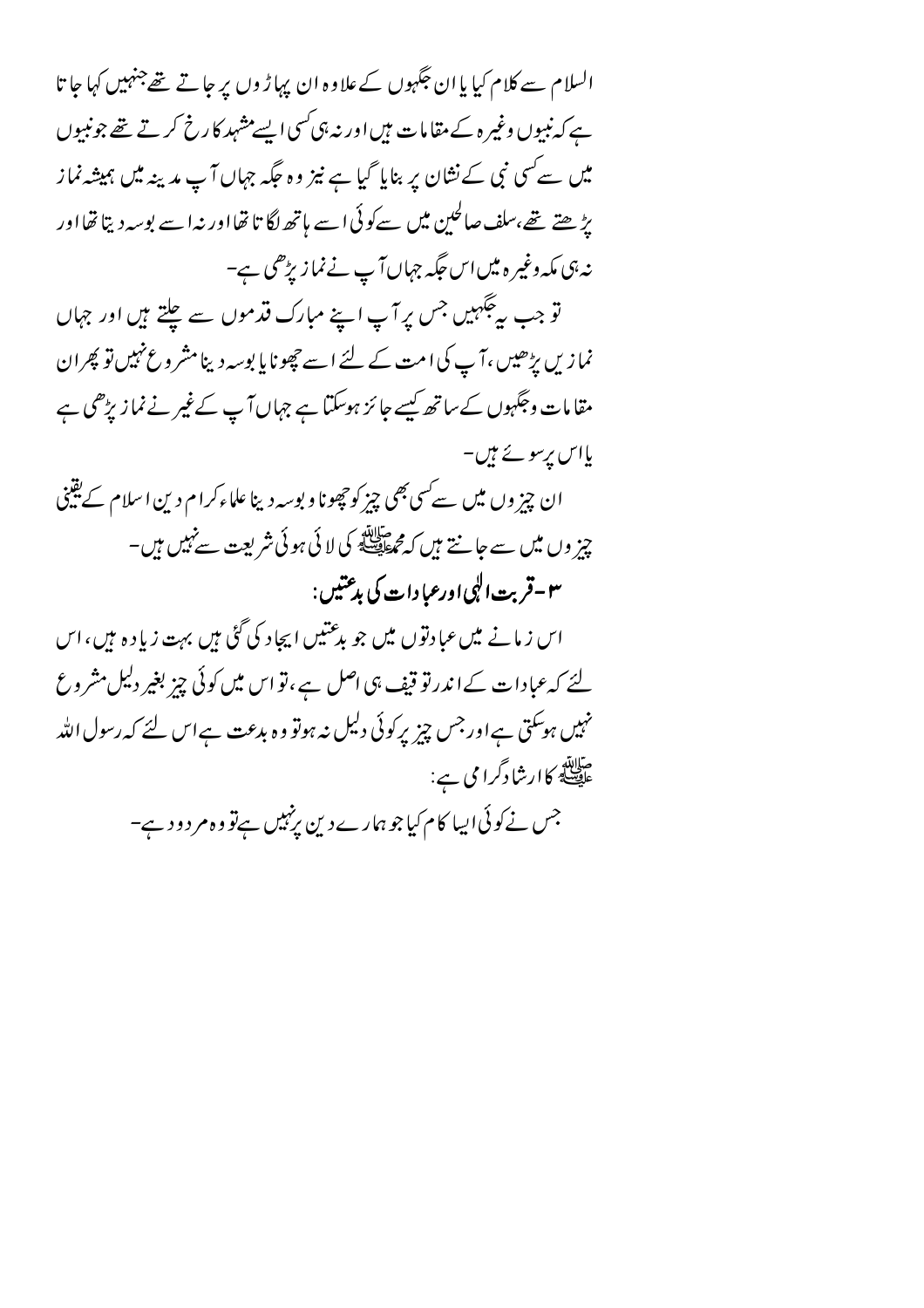اور آج کل کی جانے والی عبادتیں جن کی کوئی دلیل نہیں ہے بہت زیادہ ہیں ، انہی بدعتوں میں سے نماز کے لئے بلندا واز سے نیت کرنا، جیسے بیہ کہنا کہ ایسے ایسے نماز اللہ کے لئے بڑ ھنے کی نیت کرتا ہوں اور یہ بدعت ہے،اس لئے کہ رسول اللہ منابقہ<br>علی ایک کی سنت نہیں ہےاوراس لئے بھی کہ اللہ تعالیٰ فرما تا ہے : ﴿ قُلْ ٱ تُعلِّمُونَ اللَّهَ بِدِينِكُمْ وَاللَّهُ يَعْلَمُ مَا فِي السَّمُواتِ وَمَا فِي الأَرْضِ وَاللَّهُ بِكُلِّ ثَبَىٰ ءِكَبِيْمٌ ﴾ ( سورة الحجرات: ١٦) کہہ دیجئے کہ کیاتم اللّٰہ کوا بنی دینداری سےآگاہ کررہے ہواللّٰہ ہراس چیز سے جو آ سانوں میں اور زمین میں ہے بخو پی آگاہ ہےاوراللہ ہر چیز کا جاننے والا ہے۔ اورنیت کی جگہ دل ہےاور بی<sup>قلب</sup>ی کام ہے نہ کہ زبان سے کہنے کا ہے-اورا نہی بدعتوں میں سے نماز کے بعد ایک ساتھ مل کر ذکر واذ کا رکرنا اس لئے کہ مشروع پہ ہے کہ ہرآ دمی وار د ذکر تنہا تنہا کرے– انہی میں سےم دوں کے لئے دعا کے بعداورمناسبتوں میں فاتحہ خوانی کرانا – اور انہی بدعتوں میں سے اموات برمحفل ماتم منعقد کرنا، کھانا تیار کروانا اور اجرت پرقر آن خوانی کرانا،اس خیال سے کہ بہتعزیت میں سے ہے پا پہ کہ میت کے لئے نفع بخش ہے حالانکہ بہرسب بدعت ہیں، جس کی کوئی اصل نہیں ہے اور ایہی مشقتیں اور پیڑیاں ہیں جن کی اللہ تعالیٰ نے کوئی دلیل نہیں ا تاری ہے۔ اورا نہی میں سے دینی مناسبتو ں سے جیسے اسراء ومعراج کی مناسبتھ ہجرت نبوی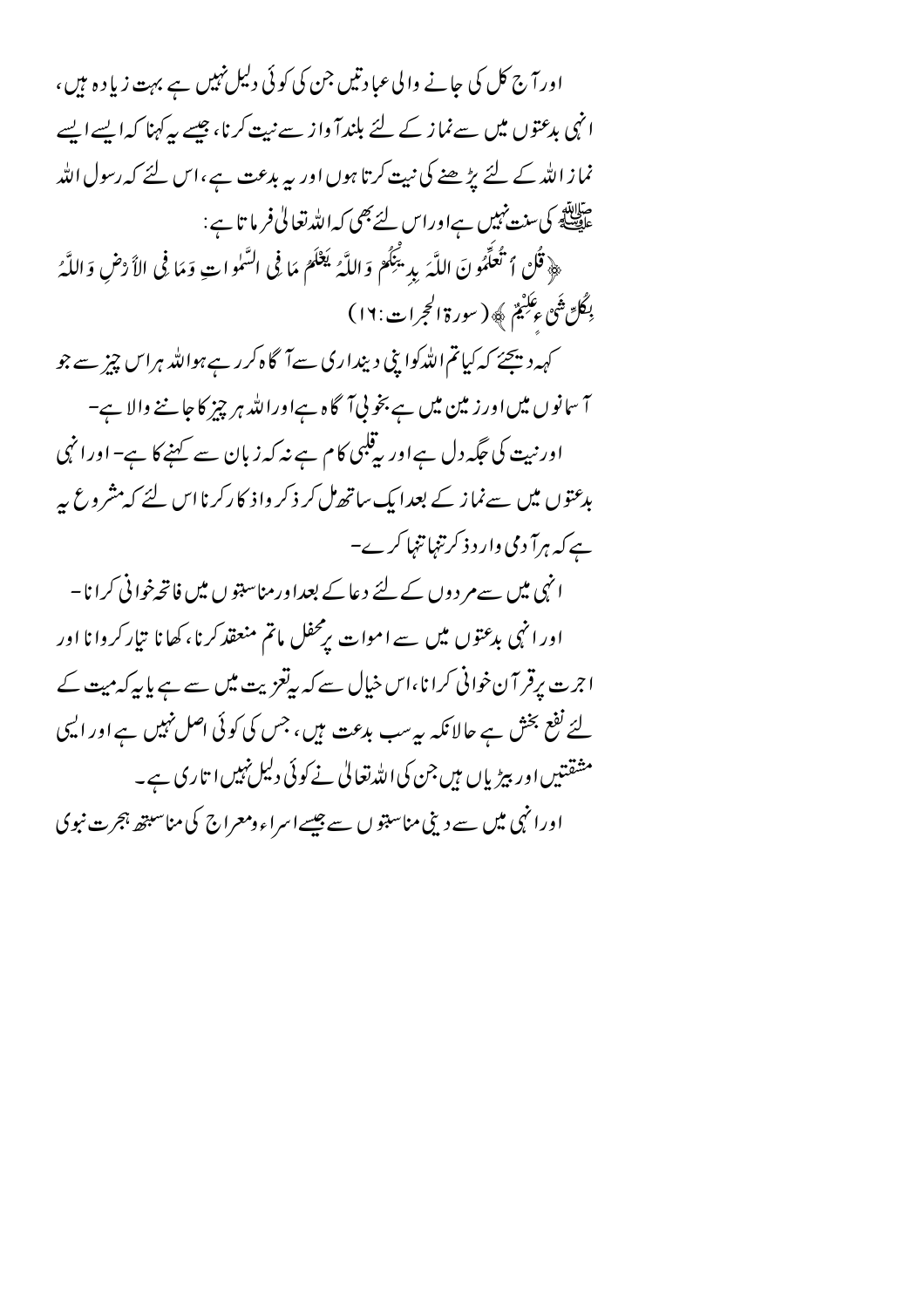کی مناسبت سے جلسے جلوں کی محفلیں منعقد کرنا بھی ہے، جب کہ ان مناسبتو ں سے محفلیں منعقد کرنے کی شرعی طور پرکوئی دلیل نہیں ہے۔

ماہ رجب میں جورجی عمرہ کیا جا تا ہےاوراس مہینے میں جو خاص عبادتیں کی جاتی مہیں جیسےنفلی نما زیڑ ھنا ،نفلی روز ے رکھنا ،ان سب کا شار بدعت میں ہے کیونکہ اس مہینے کی دیگرمہینوں پرعمرہ ، روز ہ ،نماز اورقر بانی وغیر ہ کے لئے کوئی فضلیت وخو پی ثا بت نہیں ہے۔

اور اسی میں سےصوفیوں کے انواع واقسام کے اذ کار ہیں جوتمام کے تمام بدعت وگڑھی ہوئی چیزیں ہیں اس لئے کہ بیرا پنے الفاظ،طریقے اوراوقات میں شرعی اذ کار کے مخالف ہیں۔

اوراسی میں سے ہے ماہ شعبان کے پندرہویں رات کو قیام کے ساتھ اور دن روز ے کے ساتھ خاص کرنا، اس لئے کہ نبی کر یمﷺ سے کوئی ایسی چِز ثابت نہی ہے جواس دن کے ساتھ مخصوص ہو، اور اسی میں قبروں پرعمارتوں کی تغمیر ، نیز اسے مسجد بنا نا اورتبرک کی غرض سے اس کی زیارت کرنا،م ر دوں کو وسیلہ بنا نا اور اس کے علاوہ دیگرشر کیہ مقاصد ہیں ۔

اورعورتوں کا قبروں کی زیارت کرنا بھی بدعت ہے کیونکہ رسول اللہﷺ نے قبروں کی زیارت کرنے والی عورتوں اورقبروں کومسجد بنانے والوں ، جراغ روش کرنے والوں پرلعنت جیجی ہے۔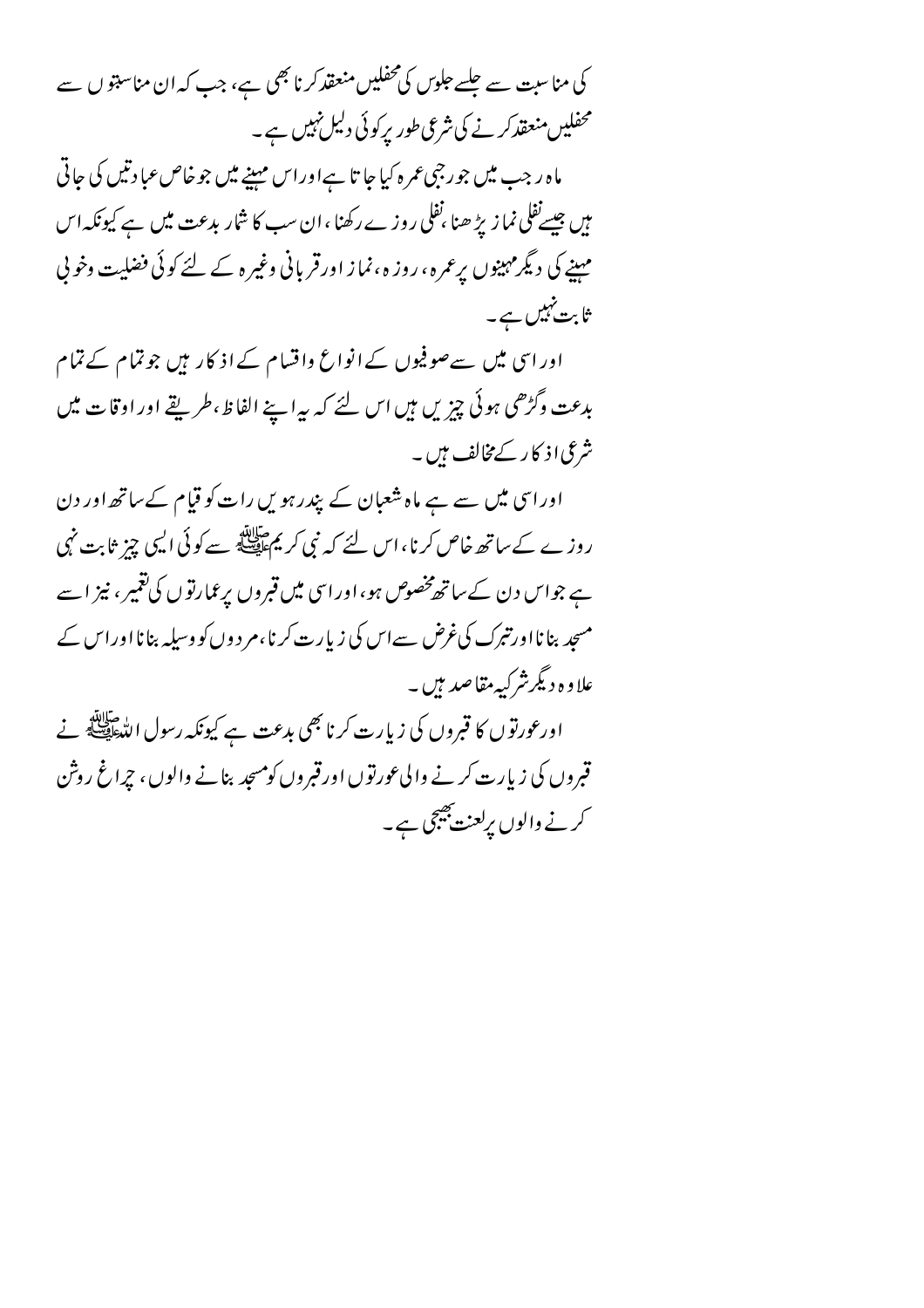اخپر میں عرض ہے کہ بدعتیں کفر کی ڈاک میں اور پہ ایک ایسے دین کی زیادتی ہے جسےاللہٰاوراس کے رسول علیقی نے مشروع نہیں کیا ہے، بدعت گناہ کبیرہ سے زیا د ہ بری چز ہےاور شیطان بدعت سے گناہ کبیر ہ کی بنسبت زیا د ہ خوش ہوتا ہےاس لئے کہ گنہگا رگناہ کرتے ہوئے پیرجا نتا ہے کہ بیرگناہ ہےتو اس سےتو بہ کرسکتا ہےاور بدعتی بدعت کرتے وقت بہاعتقاد رکھتا ہے کہ بہ دینی چیز ہے جس سے اللہ کا قرب حاصل کیا جا سکتا ہےتو اس سےتو پنہیں کرتا۔

اور بدعتیںسنتوں کا خاتمہ کردیتی ہیں اور بدعتیوں کے نز دیک سنت برعمل اور اہل سنت کومبغوض وناپسندیدہ کر دیتی ہیں اور بدعت اللہ سے دور کرکے اس کے غضب وعقاب کولا زم کر دیتی ہےاور دلوں کی بجی اورخرانی کا سبب بنتی ہے۔ بدعتوں سے کیساسلوک کیاجائے:

بدعتیو ں کے پاس آنا جا نا،ان کےساتھ اٹھنا بیٹھنا حرام ہے ہاں اگر مقصدان کو نصیحت کرنااوران کےاس فعل برنکیر ہو،تو جا ئز ہے۔

اس لئے کہ بدُمْتی سے ملنا علنا ملنے والے پر بہت برا اثر حچھوڑتی ہے جس کی

## حرف آخر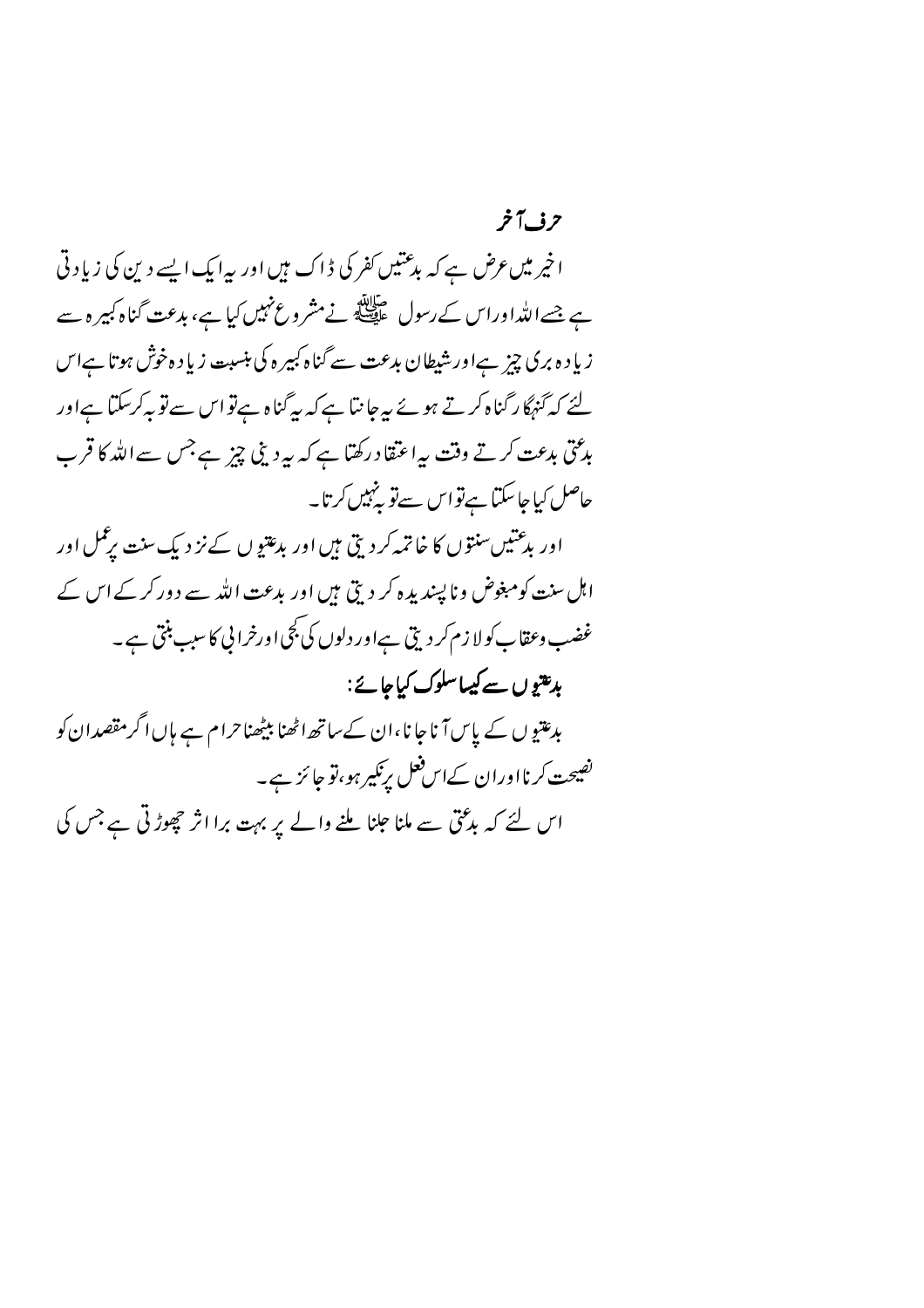برا ئیاں د وسر وں کوبھی اپنی لپیٹ میں لے لیتی ہیں ۔ اور جب انہیں بدعت سے رو پنے اور گرفت کرنے کی طاقت نہ ہوتو ان سے اوران کی برائیوں سے ڈ را ناضروری ہے۔ اورممکن ہونے کی صورت میں مسلم علماء کرام اور ان کے اولی الأ مریر ان کی گرفت کرنا، ان کی برائیوں سے انہیں باز رکھنا اور انہیں بدعتوں سے روکنا واجب ہے،اسلئے کہاسلام پران کےخطرات بہت تخت ہیں۔ پھر یہ جا ننا ضروری ہے کہ کا فرمما لک بدعت کی نشرواشاعت میں بدعتیوں کی ہمت افزائی کرتے ہیں نیزمخلف طریقوں سےان کی مد دکرتے ہیں۔ اس لئے کہ اس میں اسلام کا خاتمہ ہے اور اس کی صورت دوسروں کی نظر میں لگاڑ نامقصد ہے۔ اللہ تعالٰی سے ہم سوال کرتے ہیں کہ وہ اپنے دین کی مددفر مائے اوراپنے کلے کو بلند کرےاور دشمنوں کورسوا کرے۔ وسلى الله على نبينا محم**رداً له دصحيه أ**جمعين به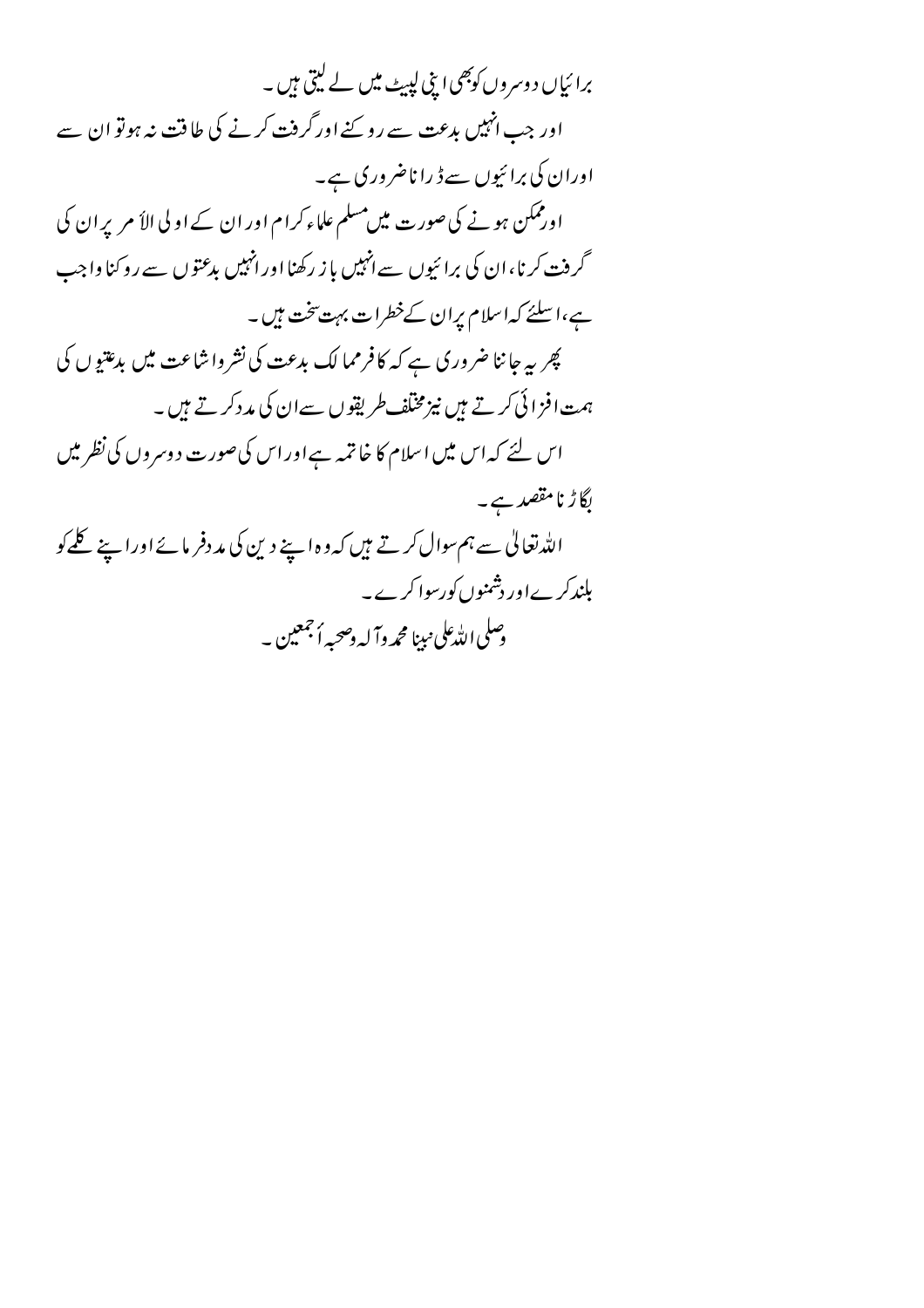|                                                                  |                                                  | فهرست   |
|------------------------------------------------------------------|--------------------------------------------------|---------|
| صفرنمبر                                                          | عناوين                                           | نمبرشار |
|                                                                  |                                                  | ا مقدمہ |
|                                                                  | ۲ پہلی فصل : بدعت کی تعریف ،اقسام اوراس کے احکام |         |
|                                                                  |                                                  |         |
|                                                                  |                                                  |         |
|                                                                  |                                                  |         |
|                                                                  |                                                  |         |
| ۳   د وسری فصل :مسلمانوں کی زندگی میں بدعتوں کاظہوراوراس کےاسباب |                                                  |         |
|                                                                  |                                                  |         |
|                                                                  |                                                  |         |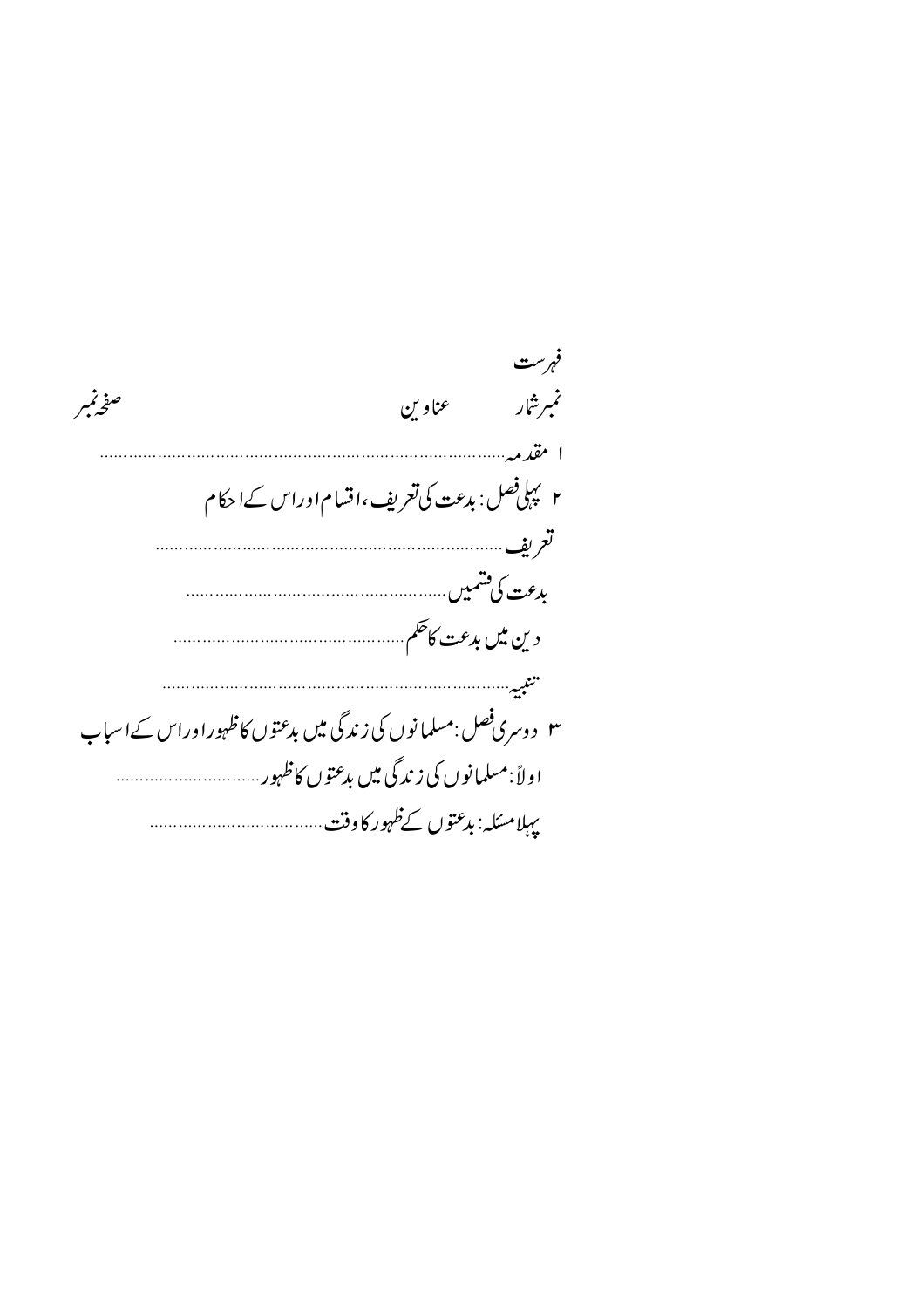| ثانياً: بدعتوں کےظہور کےاسباب                                  |
|----------------------------------------------------------------|
| بہلاسب : دینی احکام سے جہالت                                   |
|                                                                |
| تیسراسب بخصوص لوگوں کی رائے پرتعصب برتنا                       |
| چوتھاسىب : كافروں كى مشابہت اختياركرنا                         |
| <sup>ہم</sup> تیسری فصل: بدعتیوں کے بارے میں امت مسلمہ کا موقف |
| اوران کی تر دید میں اہل سنت و جماعت کا طریقۂ کار               |
| بدعتیو ں کی تر دید میں اہل سنت و جماعت کا موقف ……              |
| بدعتيو ں کی تر ديد ميں اہل سنت و جماعت کا طريقۂ کار            |
| ۵   چوتھی فصل : دورحاضر کی بدعتوں کے چندنمونے                  |
| میلا دالنبی کی مناسبت سےمحفلیںمنعقدکر نا                       |
| مقامات،نشانات اور زنده ومر د ه اشخاص سے تبرک حاصل کرنا         |
| عبادات اورقربت ال <sub>ک</sub> ی کےسلسلے کی بد <i>عتی</i> ں    |
| ۲ حرف آخر                                                      |
| بدعتيو ں سےسلوک                                                |